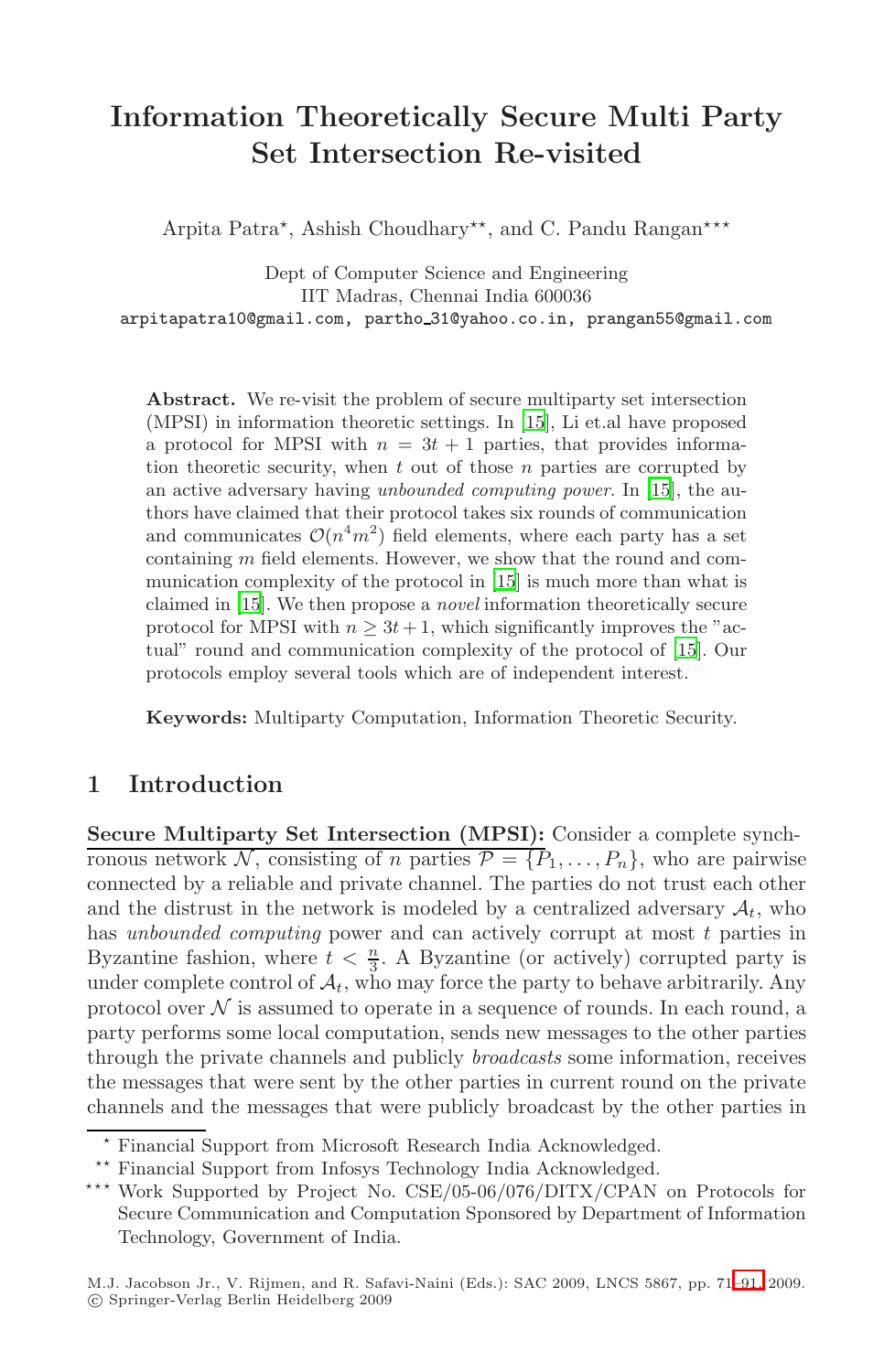current round. Here broadcast is a primitive, which allows a party to send some information *identically* to all other parties. If a physical broadcast channel is available in the system, then broadcast will take one round. Otherwise, we can simulate broadcast using a protocol among the parties in  $P$ , which will have the same effect as a physical broadcast channel. Each party  $P_i$  has a private dataset  $S_i$ , containing m elements from a finite field F, where  $|\mathbb{F}| \geq n$ . The goal of MPSI is to design a protocol that can compute the intersection of these  $n$  sets, satisfying the following properties:

- 1. CORRECTNESS: At the end of the protocol, each honest party correctly gets the in[ter](#page-19-1)section of the n sets, irrespective of the behavior of  $A_t$  and
- 2. Secrecy: The protocol should not leak any *extra* information to the cor[rup](#page-19-2)ted parties, other than what is implied by the input of the corrupted parties (i.e., the data-sets possessed by corrupted parties) and the final output (i.e., the intersection of all the n data-sets).

[MP](#page-19-2)SI problem is an interesting secure distributed computing problem and has huge practical applications such as online recommendation services, medical databases, data mining etc. [10].

<span id="page-1-1"></span>**Existing Literature on MPSI:** The MPSI problem was first studied in *cryptographic* model in [10, 14], under the assumption that the adversary has *bounded computing power*. By representing the data-sets as polynomials, the set intersection problem is converted into the task of computing the common roots of  $n$ polynomials in [10, 14]. This is done as follows: Let  $S = \{s_1, s_2, \ldots, s_m\}$  be a set of size m, where  $\forall i, s_i \in \mathbb{F}$ . Now set S can be represented by a polynomial  $f(x)$  of degree-m, where  $f(x) = \prod_{i=1}^{m} (x - s_i) = a_0 + a_1 x + ... + a_m x^m$ . It is obvious that if an element s is a root of  $f(x)$ , then s is a root of  $r(x)f(x)$  too, where  $r(x)$  is a *random* polynomial of degree-m over  $\mathbb F$ . Now for MPSI, party  $P_i$ represents his set  $S_i$ , by a degree-m polynomial  $f^{(P_i)}(x)$  and supplies  $f^{(P_i)}(x)$ (i.e. its  $m+1$  coefficients), as his input, in a secure manner. Then all the parties jointly and securely compute

<span id="page-1-0"></span>
$$
F(x) = (r^{(1)}(x)f^{(P_1)}(x) + r^{(2)}(x)f^{(P_2)}(x) + \ldots + r^{(n)}(x)f^{(P_n)}(x)) \tag{1}
$$

where  $r^{(1)}(x), \ldots r^{(n)}(x)$  are n secret random polynomials of degree-m over  $\mathbb{F}$ , jointly generated by the *n* parties. Note that  $F(x)$  preserves all the common roots of  $f^{(P_1)}(x),\ldots,f^{(P_n)}(x)$ . Every element  $s \in (S_1 \cap S_2 \cap \ldots \cap S_n)$  is a root of  $F(x)$ , i.e.  $F(s) = 0$ . Hence after computing  $F(x)$  in a secure manner, it can be reconstructed by every party, who locally checks if  $F(s) = 0$  for every s in his private set. All s's at which the evaluation of  $F(x)$  is zero forms the intersection set  $(S_1 \cap S_2 \cap \ldots \cap S_n)$ . In [14], it has been proved formally that  $F(x)$  does not reveal any *extra* information to the adversary, other than what is deduced from  $(S_1 \cap S_2 \cap \ldots \cap S_n)$  and input set  $S_i$  of the corrupted parties.

*Remark 1.* Even though every  $s \in (S_1 \cap S_2 \cap \ldots \cap S_n)$  is a root of  $F(x)$ , there may exist some  $s' \in \mathbb{F}$ , such that  $F(s') = 0$ , even though  $s' \notin (S_1 \cap S_2 \cap \ldots \cap S_n)$ . This is possible if s' happens to be the common root of all  $r^{(i)}(x)$ 's. However, as stated in [14], the probability of this event is negligible.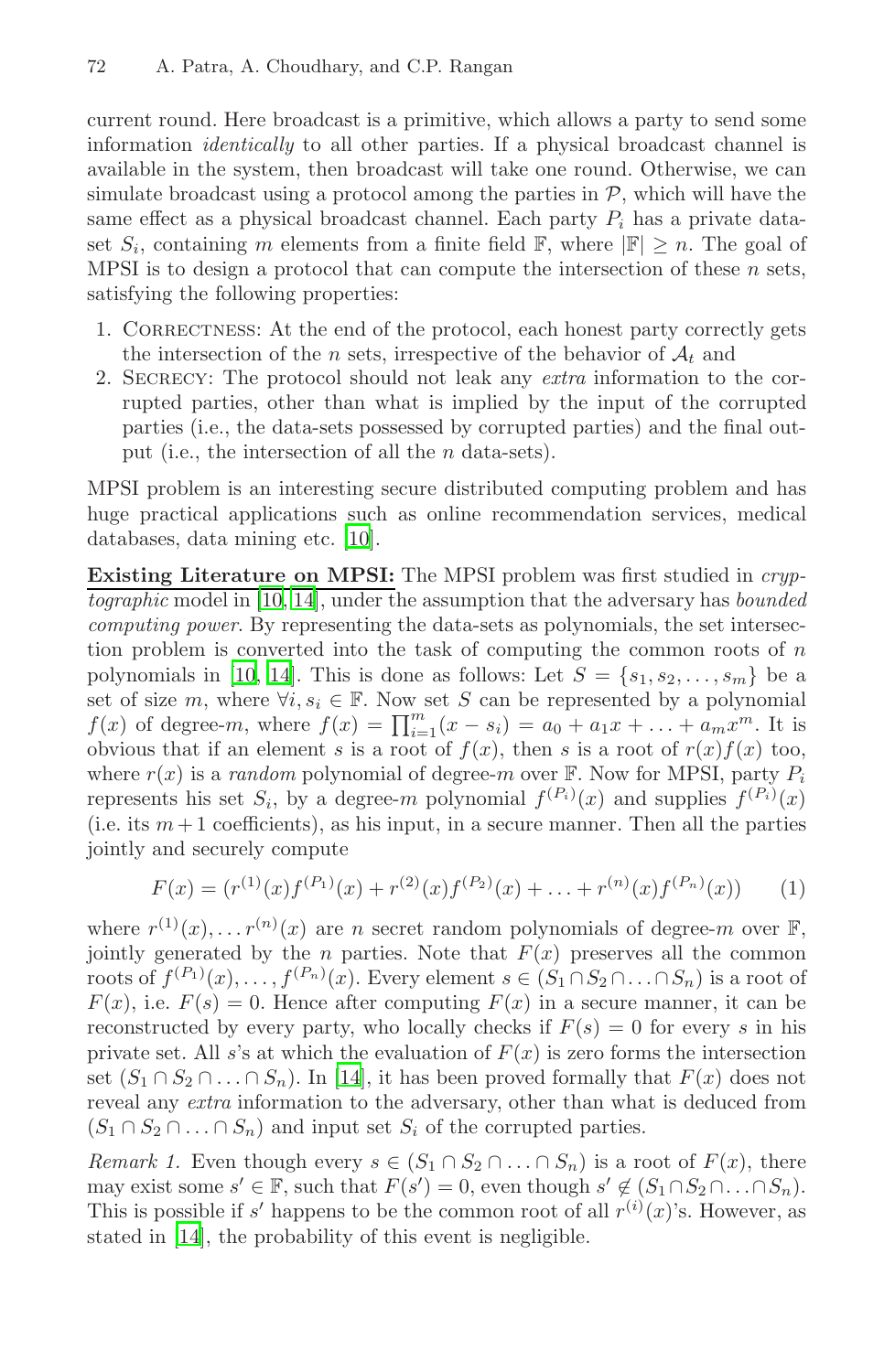In [14], [the](#page-1-0) MPSI problem is solved by securely computing  $F(x)$ , assuming  $\mathcal{A}_t$  to be *computationally bounded*. In [15], the authors have presented the first informa-tion theoretically secure protocol for [MP](#page-19-0)SI, assuming  $A_t$  to be *computationally unbounded* and  $n \geq 3t + 1$ . Specifically, the authors have shown how to securely compute  $F(x)$  in the presence of a computationally unbounded  $A_t$ . To the best of our knowledge, this is the only kn[own](#page-19-0) information theoretically secure MPSI protocol. *Notice that, although not explicitly stated in [15], the MPSI protocol of [15] involves a negligible error probability in* correctness*. This is due to the argu[men](#page-19-0)t given in Remark 1.*

**Our Motivation and Contribution:** The authors in [15] claimed that their MPSI protocol takes *six* rounds and communicates  $\mathcal{O}(n^4m^2)$  elements from F. However, we show that the round and communication complexity of the MPSI protocol of [15] is much m[or](#page-1-1)e than what is claimed in [15]. We then propose a new information [the](#page-19-0)oretically secure protocol for MPSI with  $n \geq 3t + 1$ , which significantly improves the "actual" round and communication complexity of the MPSI protocol given in [15].

# **2 Analysis of the MPSI Protocol of [15]**

[In](#page-19-3) [ord](#page-19-4)er to securely compute  $F(x)$  given in (1) against a computationally unbounded  $\mathcal{A}_t$ , the MPSI protocol of [15] is divided into three phases. We briefly recall the s[tep](#page-19-0)s performed in first two phases, which are the most expensive phases in terms of round and communication complexity.

**1. Input Pha[se:](#page-19-0)** Here each party represents his private data-set as a polynomial and t-shares the coefficients of the polynomial among the n parties. To do so, the parties use a two dimensional verifiable secret sharing (VSS). A two dimensional VSS [9, 11, 13], ensures that each party (including a corrupted party) "consistently" and correctly t-shares the coefficients of his polynomial with everybody. Now, the authors [in](#page-19-0) [15] claimed that this takes two rounds, where in the first round, each party does the sharing and in the second round verification is done by all parties to ensure whether everybody has received correct and consistent shares (see sec. 4.2 in [15]). However, no estimation is done for the communication complexity of this phase. Now it is well known that the minimum number of rounds taken by any VSS protocol with  $n \geq 3t + 1$  is at least *three* [9, 11, 13]. Moreover, the current best three round VSS protocol with  $n = 3t + 1$ requires a private communication of  $\mathcal{O}(n^3)$  and broadcast of  $\mathcal{O}(n^3)$  field elements [9, 13]. Now in the **Input Phase** of [15], each party executes  $(m + 1)$ VSS's to share the coefficients of his secret polynomial. In addition, each party also executes  $n(m+1)$  VSS's to share the coefficients of n random polynomials, each of degree m. These polynomials are used to generate secret random polynomials  $r^{(1)}(x), \ldots, r^{(n)}(x)$ . So the total number of VSS done in **Input Phase** is  $\mathcal{O}(n^2m)$ . Hence, the **Input Phase** will take at least three rounds, with a private communication of  $\mathcal{O}(n^5m)$  and broadcast of  $\mathcal{O}(n^5m)$  field elements. If the broadcast channel is not available, then simulation of broadcast of a single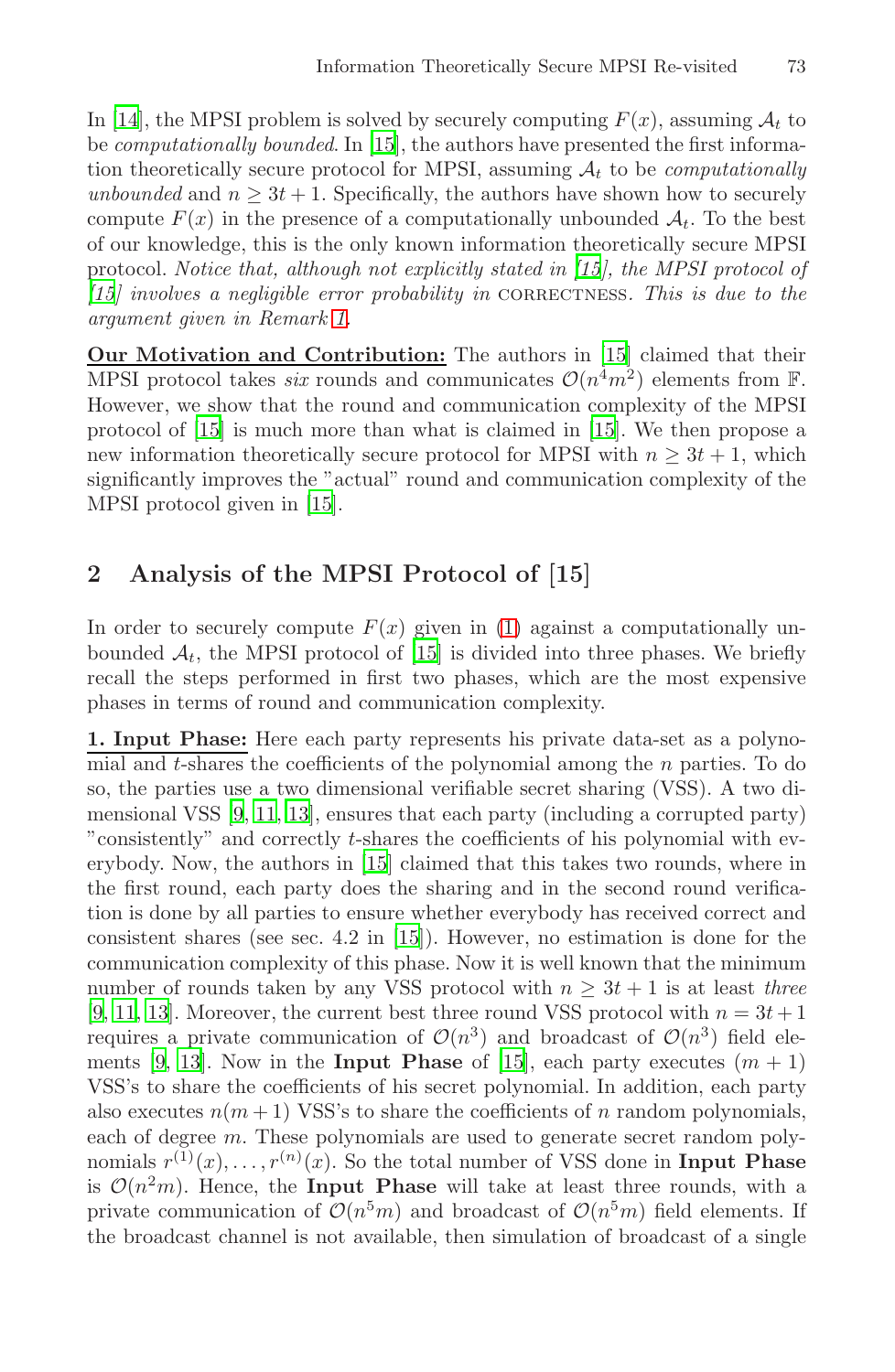field element requires a private communication of  $\mathcal{O}(n^2)$  field elements and  $\Omega(t)$ rounds [16]. Thus, in the absence of broadcast channel, the **Input Phase** will require  $\Omega(t)$  rounds and a communication complexity of  $\mathcal{O}(n^7m)$  field elements.

**2. Computation Phase:** Given that the coefficients of  $f^{(P_1)}(x), \ldots, f^{(P_n)}(x)$ ,  $r^{(1)}(x),\ldots,r^{(n)}(x)$  are t-shared, in the computation phase, the parties jointly try to compute  $F(x) = r^{(1)}(x) f^{(P_1)}(x) + r^{(2)}(x) f^{(P_2)}(x) + \ldots + r^{(n)}(x) f^{(P_n)}(x)$ . such that the coefficients of  $F(x)$  are t-shared. For this, the parties execute a sequence of steps. But [we r](#page-19-5)ecall only first two steps, which are crucial in the communication and round complexity analysis of **Computation Phase**.

During **step 1**, the parties locally multiply the shares of the coefficients of  $r^{(i)}(x)$  [and](#page-19-5)  $f^{(P_i)}(x)$ , for  $1 \leq i \leq n$ . This results in 2t-sharing of the coefficients of  $f^{(P_i)}(x)r^{(i)}(x)$  for  $1 \leq i \leq n$ . During **step 2**, each party invokes a *re-sharing protocol* and converts the 2t[-sh](#page-19-5)aring of the coefficients of  $f^{(P_i)}(x)r^{(i)}(x)$  into t-sharing, for  $1 \leq i \leq n$ . The re-sharing protocol enables a party to generate tsharing of an element, given the  $t'$ -sharing of the same element, where  $t' > t$ . In [15], the authors have given the reference of [12] for the details of re-sharing protocol and claimed that the re-sharing and other additional verifications will take *only three rounds*, with a private communication of  $O(n^4m^2)$  field elements (see sec. 4.2 of [15]). However, [12] presents a protocol [for](#page-19-5) general secure *Multiparty Computation* (MPC), which uses "circuit based approach" to securely evaluate a function. Specifically, the MPC protocol of [12] [ass](#page-19-0)umes that the (general) function to be computed is represented as an arithmetic circuit over  $\mathbb{F}$ , consisting of addition, multiplication, random, input and output gates. The re-sharing protocol of [12] was used to evaluate a multiplication gate. But the protocol was *non-robust* in the sense th[at](#page-19-6) [it](#page-19-7) [fai](#page-19-5)ls to achieve its goal when at least one of the parties misbehaves, in which case the protocol outputs a pair of parties such that at least one of them is corrupted. In fact, the MPC protocol of [12] takes  $\Omega(t)$  rounds in the presence of broadcast channel in the system, whereas in the absence of broadcast channel [it w](#page-19-0)ill take  $\Omega(t^2)$  rounds. The authors in [15] have not mentioned what will be the outcome of their protocol if the re-sharing protocol (whose details they have not given) fails during the **computation phase**. In fact, computing t-sharing of the coefficients of  $F(x)$  by using the ideas of best known general MPC protocol with  $n = 3t + 1$  [2, 8, 12] will require a communication complexity of  $\Omega(m^2n^2)$  field elements and round complexity of  $\Omega(t)$  rounds in the presence of a broadcast channel.

To summarize, a more accurate estimation of the round complexity and communication complexity of the MPSI protocol of [15] in the presence and in the absence of a physical broadcast channel is as follows:

- 1. If a physical broadcast channel is available in the system, then the **Input Phase** will require a private communication of  $\Omega(n^5m)$  field elements and broadcast of  $\Omega(n^5m)$  field elements. Moreover, the **Computation Phase** will take  $\Omega(t)$  rounds and communication complexity of  $\Omega(m^2n^2)$ .
- 2. If a physical broadcast channel is not available in the system, then the **Input Phase** will require a private communication of  $\Omega(n^7m)$  field elements.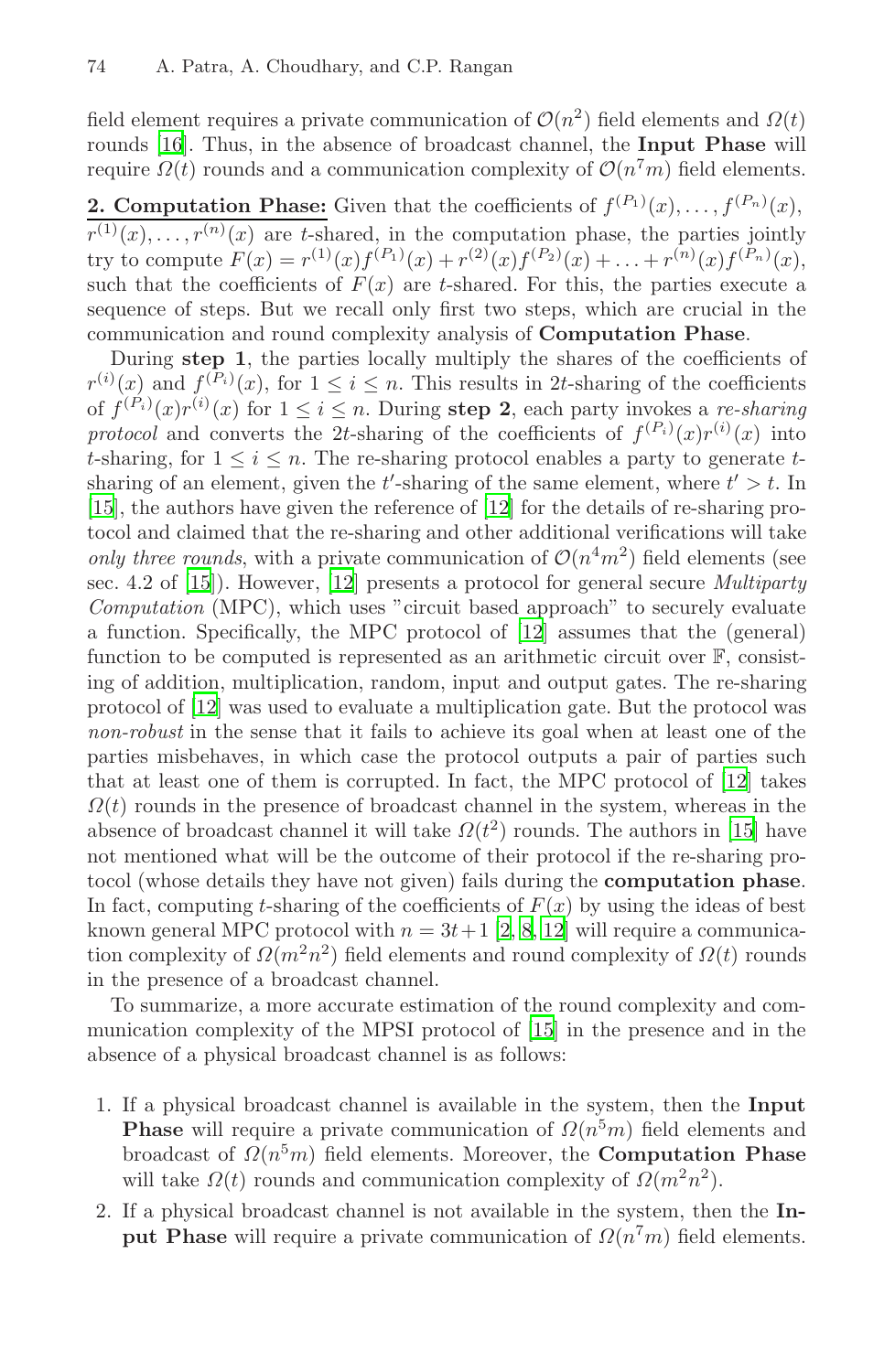Moreover, the **Computation Phase** will take  $\Omega(t^2)$  rounds and communication complexity of  $\Omega(m^2n^2)$  field elements.

### **[3](#page-1-1) Our Results**

We propose a new, information theoretically secure MPSI protocol with  $n =$  $3t + 1$ , tolerating a *computationally unbounded*  $A_t$ . Our protocol is based on the approach of solving the MPSI by securely computing [th](#page-4-0)e function given in (1). Moreover, our protocol involves a negligible error probability in correctness. However, as mentioned in Remark 1, any protocol for MPSI, based on computing the function in (1) will involve a negligible error probability. In the following tables, we compare the round complexity (RC) and communication complexity (CC) of our MPSI protocol with the *estimated* RC and CC of the MPSI protocol of [15] (as stated in previous section). In the tables, the CC is in terms of field elements. Moreover, CC/RC with (out) BC stands for communication complexity/round complexity in presence (absence) of physical broadcast channel<sup>1</sup>.

| Reference       | CC with BC                                                                                            |                     | RC with BC  |
|-----------------|-------------------------------------------------------------------------------------------------------|---------------------|-------------|
|                 | Private                                                                                               | <b>Broadcast</b>    |             |
| 15 <sup>1</sup> | $\Omega(n^{\circ}m + m^2n^2)$                                                                         | $\Omega(n^\circ m)$ | $\Omega(t)$ |
|                 | This Paper $\mathcal{O}((m^2n^3 + n^4\log( \mathbb{F} )) \mathcal{O}(m^2n^3 + n^4\log( \mathbb{F} ))$ |                     | 58          |

| Reference | CC without BC                                          | RC without BC |
|-----------|--------------------------------------------------------|---------------|
|           | Private                                                |               |
| 15        | $\Omega(n^m)$                                          |               |
|           | This Paper $\mathcal{O}(m^2n^5+n^6\log( \mathbb{F} ))$ |               |

From the table, we find that our MPSI protocol significantly improves the *estimated* round and communication complexity of the MPSI protocol of [15].

#### **3.1 Our MPSI Protocol vs. Existing General MPC Protocols**

<span id="page-4-0"></span>The MPSI problem is a particular variant of general secure MPC problem [20]. Informally, in MPC problem, each party  $P_i$  has a private input  $x_i \in \mathbb{F}$ . There is a publicly known function  $f : \mathbb{F}^n \to \mathbb{F}^n$ . At the end of computation of f, party  $P_i$ gets  $y_i \in \mathbb{F}$ , such that  $(y_1, \ldots, y_n) = f(x_1, \ldots, x_n)$ . The goal of any general MPC protocol is to s[e](#page-19-9)curely compute  $f$ , where at [th](#page-19-8)e end of the protocol, all parties (honest) receive correct outputs, irrespective of the behavior of  $\mathcal{A}_t$ . Moreover, the messages seen by  $A_t$  during the protocol, should contain no *additional* information about the inputs and outputs of honest parties, other than what can be computed from the inputs and outputs of corrupted parties. The function f is represented as an arithmetic circuit over the finite field  $\mathbb{F}$ , consisting of five type of gates, namely addition, multiplication, random, input and output. The

If a physical broadcast channel is not available, then we use the protocol of  $[4, 5]$ , which takes  $\mathcal{O}(t)$  rounds and private communication of  $\mathcal{O}(n^2\ell)$  bits to simulate broadcast of  $\ell$  bit message.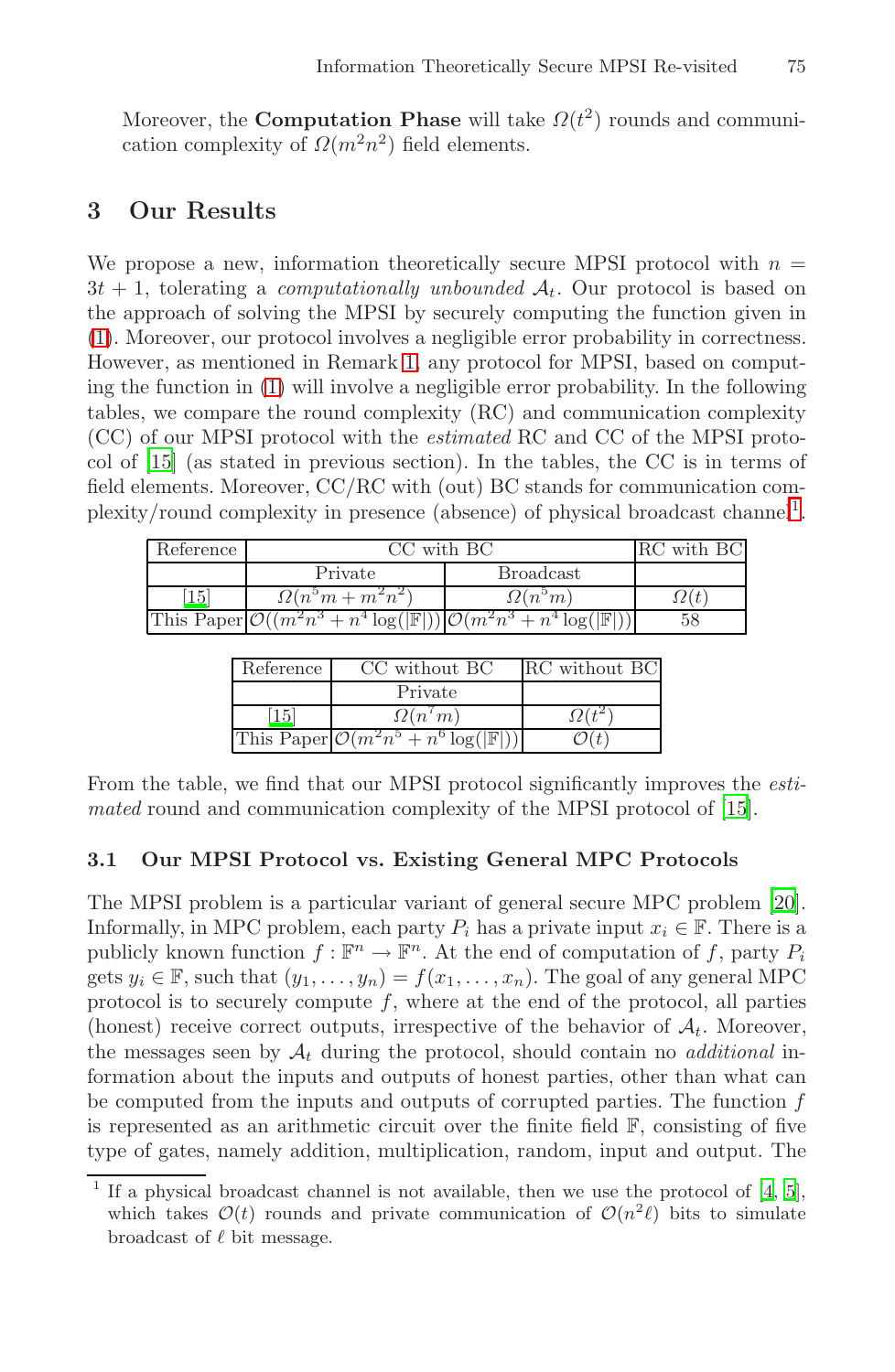number of gates of these types are denoted by  $c_A, c_M, c_R, c_I$  and  $c_O$  respectively. Any general MPC protocol tries to securely evaluate the circuit gate-by-gate, keeping all the inputs and intermediate results of the [ci](#page-1-1)rcuit as t-shared [3, 18].

The MPSI problem can be solved using any general MPC protocol. However, since a general MPC protocol does not exploit the nuances and the special properties of the problem, it is not efficient in general. Moreover, we do not know how to customize the generic MPC protocols to solve MPSI problem in an optimal fashion. However, we outline below a general approach and use the same to estimate the complexity of MPSI protocols, that could have been derived from general MPC protocols.

Suppose, we try to solve MPSI by computing the function given in (1), using general M[PC](#page-1-1) protocol. The arithmetic circuit, representing the function in (1), will roughly require  $c_I = n(m + 1)$  input gates (every party  $P_i$  inputs  $(m+1)$  coefficients of  $f^{(P_i)}(x)$ ,  $c_R = n(m+1)$  random gates (*n* polynomials  $r^{(1)}(x),\ldots,r^{(n)}(x)$  have  $n(m + 1)$  random coefficients),  $c_M = n(m + 1)^2$  multiplication gates (computing  $r^{(1)}(x)f^{(P_i)}(x)$  requires  $(m+1)^2$  co-efficient multiplications) and  $c_0 = 2m + 1$  output gates (the  $2m + 1$  coefficients of  $F(x)$ should be output). In the following tables we give the round complexity (RC) and communication complexity (CC) of best known general MPC protocols with  $n = 3t + 1$ , to securely compute (1) with above number of gates.

| Reference | CC with BC                                                                                           |                                  | RC with BC      |
|-----------|------------------------------------------------------------------------------------------------------|----------------------------------|-----------------|
|           | Private                                                                                              | <b>Broadcast</b>                 |                 |
| 3         | $\mathcal{O}(n^5m^2)$                                                                                | $\overline{\mathcal{O}(n^5m^2)}$ |                 |
| 12        | $n^4m$                                                                                               |                                  | $\it{n}$        |
| 8         | $n^2m$                                                                                               |                                  | $^{\prime}$ $n$ |
|           | $n^2m$                                                                                               |                                  | $n_{\rm}$       |
|           | This Paper $\mathcal{O}(m^2n^3 + n^4\log( \mathbb{F} )) \mathcal{O}(m^2n^3 + n^4\log( \mathbb{F} ))$ |                                  |                 |

| Reference | CC without BC                                          | RC without BC    |
|-----------|--------------------------------------------------------|------------------|
|           | Private                                                |                  |
|           | $\mathcal{O}(n^7m^2)$                                  | $\mathcal{O}(n)$ |
| 12        | $O(n^6m^2)$                                            |                  |
|           | $\mathcal{O}(n^4m^2)$                                  |                  |
|           | $\mathcal{O}(n^4m^2+n^5)$                              |                  |
|           | This Paper $\mathcal{O}(m^2n^5+n^6\log( \mathbb{F} ))$ |                  |

From the table, we find that our protocol incurs much lesser communication complexity than the protocol of [3], while keeping round complexity same. But the protocols of [2, 8, 12] provides slightly better communication complexity than ours at the cost of increased round complexity. Round complexity and communication complexity are two important parameters of any distributed protocol. If we ever hope to practically implement MPSI protocols, then we should look for a solution, which tries to *simultaneously optimize* both these parameters. In this context, our MPSI protocol fits the bill more appropriately, than the protocols mentioned in the table.

*Though our main motive in this paper is to present a clean solution for MPSI, as a bi-product we have shown that our protocol simultaneously improves both*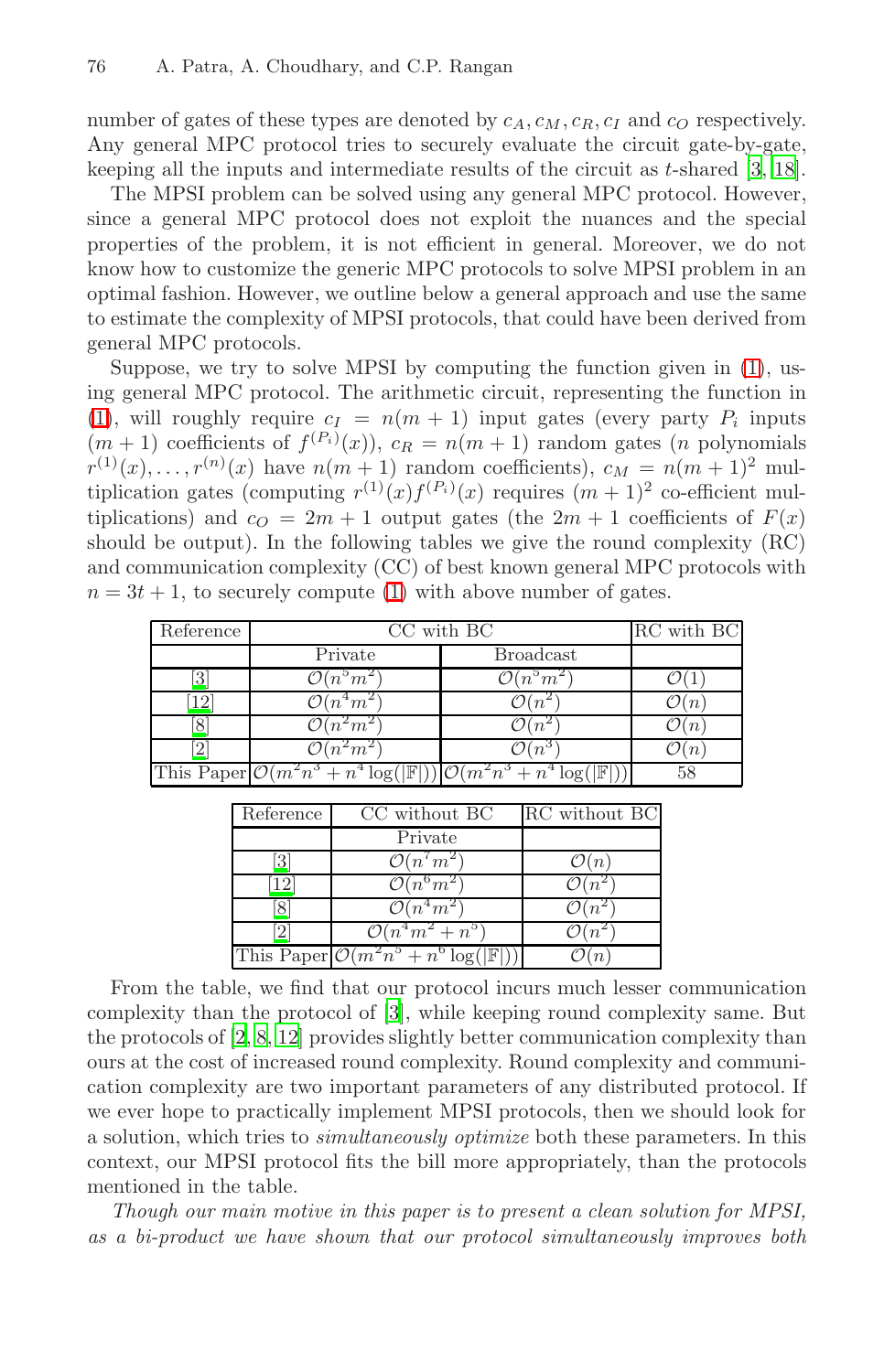*communication and round complexity, whereas existing general MPC protocols (when applied to solve MPSI) improve only one of these two parameters.*

#### **3.2 Overview of Our Protocol**

As mentioned earlier, our MPSI protocol tries to securely compute the function given in (1). Our protocol is divided into three phases, namely (a) Input and Preparation phase; (b) Computation Phase and (c) Output Phase. In the Input and Preparation phase, the parties t-share the coefficients of their input polynomials. Moreover, the parties jointly generate the *t*-sharing of the secret random  $r^{(i)}(x)$ polynomials. To achieve the first task, we design a new protocol called 1DShare, which further uses a new information checking protocol (ICP) called Multi-Secret-Multi-Verifier-ICP. The second task is achieved by a sub-protocol called Random. In the Computation Phase, the parties generate the  $t$ -sharing of the coefficients of  $r^{(i)}(x)f^{(i)}(x)$ . For this, we use sub-protocol Mult, which is a combination of few existing ideas from the literature and few new ideas presented in this paper. Finally, in the Output Phase, the coefficients of  $F(x)$  are reconstructed by each party, by using sub-protocol ReconsPublic. In the next section, we give the technical details of each of the above mentioned sub-protocols.

# **4 Tools Used**

Here we present a number of sub-protocols each solving a specific task. Finally, we combine them to design our MPSI protocol. All the sub-protocols that are presented here are designed to *concurrently* deal with  $\ell \geq 1$  values. In the literature, the sub-protocols that achieve the same functionality as ours, were designed to deal with *single* value at a time. Our sub-protocols, concurrently dealing with  $\ell$  values, are better in terms of communication complexity, than  $\ell$  concurrent executions of the existing sub-protocols working with single value. Thus, our sub-protocols harness the advantage offered by dealing with multiple values concurrently (this fact will be more clear in the following sections).

*For convenience, we analyze the round and communication complexity of the sub-protocols assuming the existence of physical broadcast channel in the system*. While presenting the sub-protocols, we assume that all [com](#page-20-2)putations and com[mu](#page-20-2)nications are done over a finite field  $\mathbb{F}$ , where  $\mathbb{F} = GF(2^{\kappa})$  and  $\kappa$  is the error parameter. Thus, each field element can be represented by  $log(\mathbb{F}) = \mathcal{O}(\kappa)$  bits. Moreover, without loss of generality, we assume that  $n = \text{poly}(\kappa)$ .

### **4.1 Information Checking Protocol and IC Signatures**

Information Checking Protocol (ICP) is a tool for authenticating messages in the presence of  $\mathcal{A}_t$ . The notion of ICP was first introduced by Rabin et.al [18]. As described in [7, 18], an ICP is executed among three parties: a dealer D, an intermediary INT and a verifier R. The dealer D hands over a secret value  $s \in \mathbb{F}$ to INT. At a later stage, INT is required to hand over s to  $R$  and convince  $R$ that s is indeed the value which INT received from D.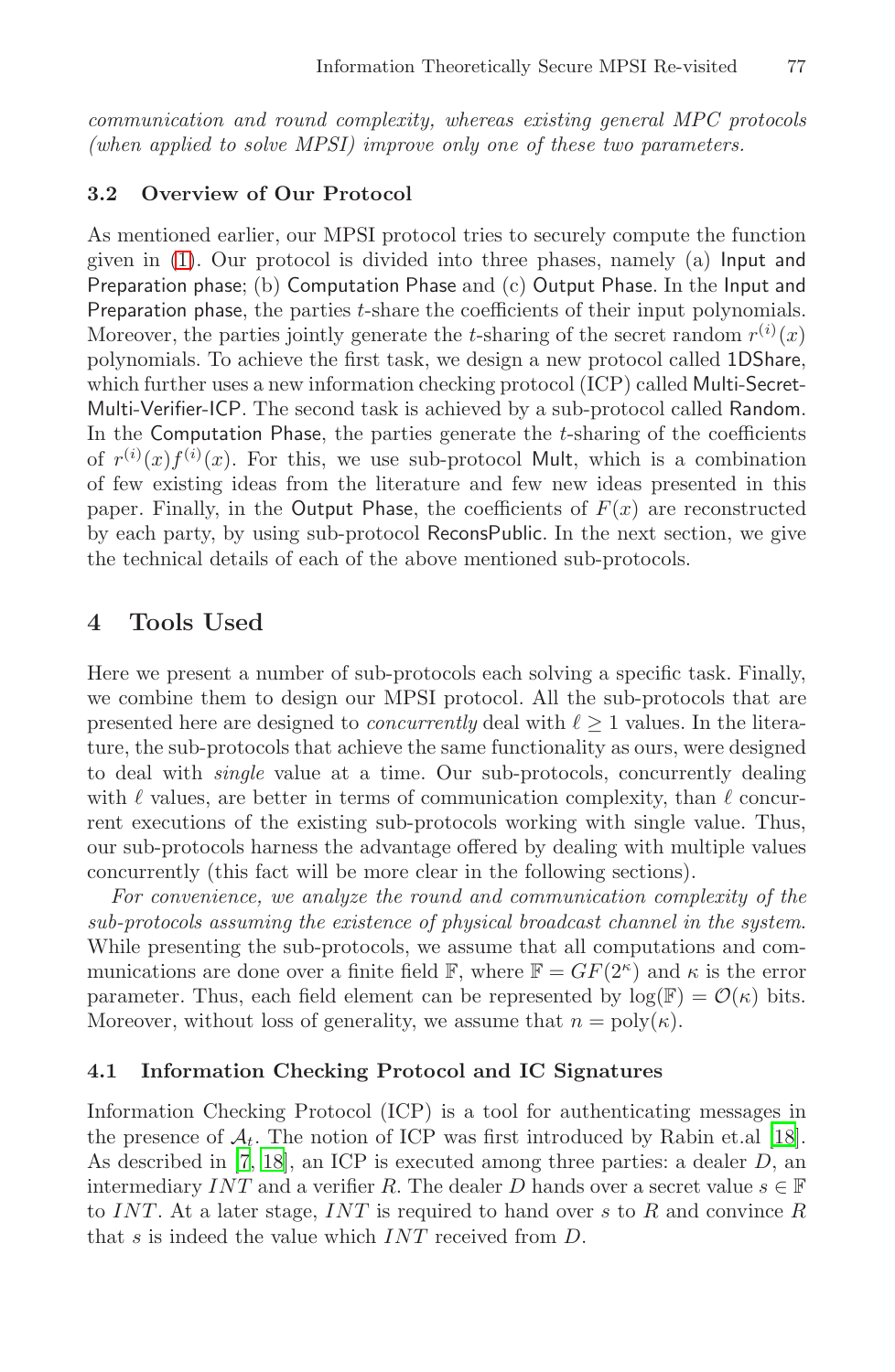The basic definition of ICP invo[lve](#page-19-10)[s on](#page-20-2)ly a *single* verifier R and deals with *only one* secret s [7, 18]. We extend this notion to *multiple* verifiers, where all the n parties in  $P$  act as verifiers. Thus our ICP is executed among three entities: the dealer  $D \in \mathcal{P}$ , an intermediary  $INT \in \mathcal{P}$  and entire set  $\mathcal{P}$  acting as verifiers. This will be later helpful in using ICP as a tool in our MPSI protocol. Moreover, we extend our ICP to deal with *multiple* secrets, denoted by S, which contains  $\ell \geq 1$  secret values. Thus, our ICP is executed with respect to *multiple* verifiers and deals with *multiple* secrets concurrently. We call our ICP as Multi-Secret-Multi-Verifier-ICP. Now similar to the ICP defined in [7, 18], our Multi-Secret-Multi-Verifier-ICP is a sequence of following three protocols:

1. Distr(D, INT, P, S): is initiated by D, who hands over secret  $S = (s^{(1)} \dots$  $s^{(\ell)}$ , containing  $\ell \geq 1$  elements from F to *INT*. In addition, D hands over some **authentication information** to INT and **verification information** to the individual parties (verifiers) in  $P$ .

2. AuthVal( $D, INT, \mathcal{P}, S$ ): is initiated by  $INT$  to ensure that in RevealVal, secret S held by  $INT$  will be accepted by all (honest) parties (verifiers) in  $P$ .

3. RevealVal  $(D, INT, P, S)$ : [is](#page-19-10) [car](#page-20-2)ried out by *INT* and the verifiers. Here *INT* produces S, along with **authentication information** and individual verifiers in P produce **verification information**. Depending upon the values produced by INT and verifiers, either S is accepted or rejected by all the parties.

The **authentication information**, along with S, which is held by INT at the end of AuthVal is called D's *IC signature* on S, denoted as ICSig(D, INT, S). Multi-Secret-Multi-Verifier-ICP satisfies the following properties (which are almost same as the properties, satisfied by the ICP of [7, 18]):

- 1. If D and INT are uncorrupted, then S will be accepted in RevealVal by each honest verifier.
- 2. If  $INT$  is uncorrupted, then at the end of AuthVal,  $INT$  knows an  $S$ , which will be accepted in RevealVal by each honest verifier, except with probability  $2^{-\Omega(\kappa)}$ .
- 3. If D is uncorrupted, then during RevealVal, with probability at least  $1 2^{-\Omega(\kappa)}$ , every  $S' \neq S$  produced by a corrupted  $INT$  will be rejected by each honest verifier.
- 4. If D and INT are uncorrupted, then at the end of AuthVal,  $A_t$  has no information about S.

We now present our novel protocol Multi-Secret-Multi-Verifier-ICP, with  $n = 3t +$ 1. The high level idea of the protocol is as follows: D selects a random polynomial  $F(x)$  of degree  $\ell + n\kappa$  over  $\mathbb{F}$ , whose lower order  $\ell$  coefficients are elements of S. In addition, D also selects a random polynomial  $R(x)$  of degree  $\ell + n\kappa$  over  $\mathbb{F}$ , which is independent of  $F(x)$ . D hands over  $F(x)$  and  $R(x)$  to INT. D then associates  $\kappa$  *random evaluation points* with each verifier  $P_i$  and gives the value of  $F(x)$ ,  $R(x)$  at those evaluation points to  $P_i$ . This prevents with very high probability, a corrupted  $INT$ , to produce an incorrect  $F(x)$  during RevealVal, without being un-noticed by an honest verifier  $P_i$ . This ensures third property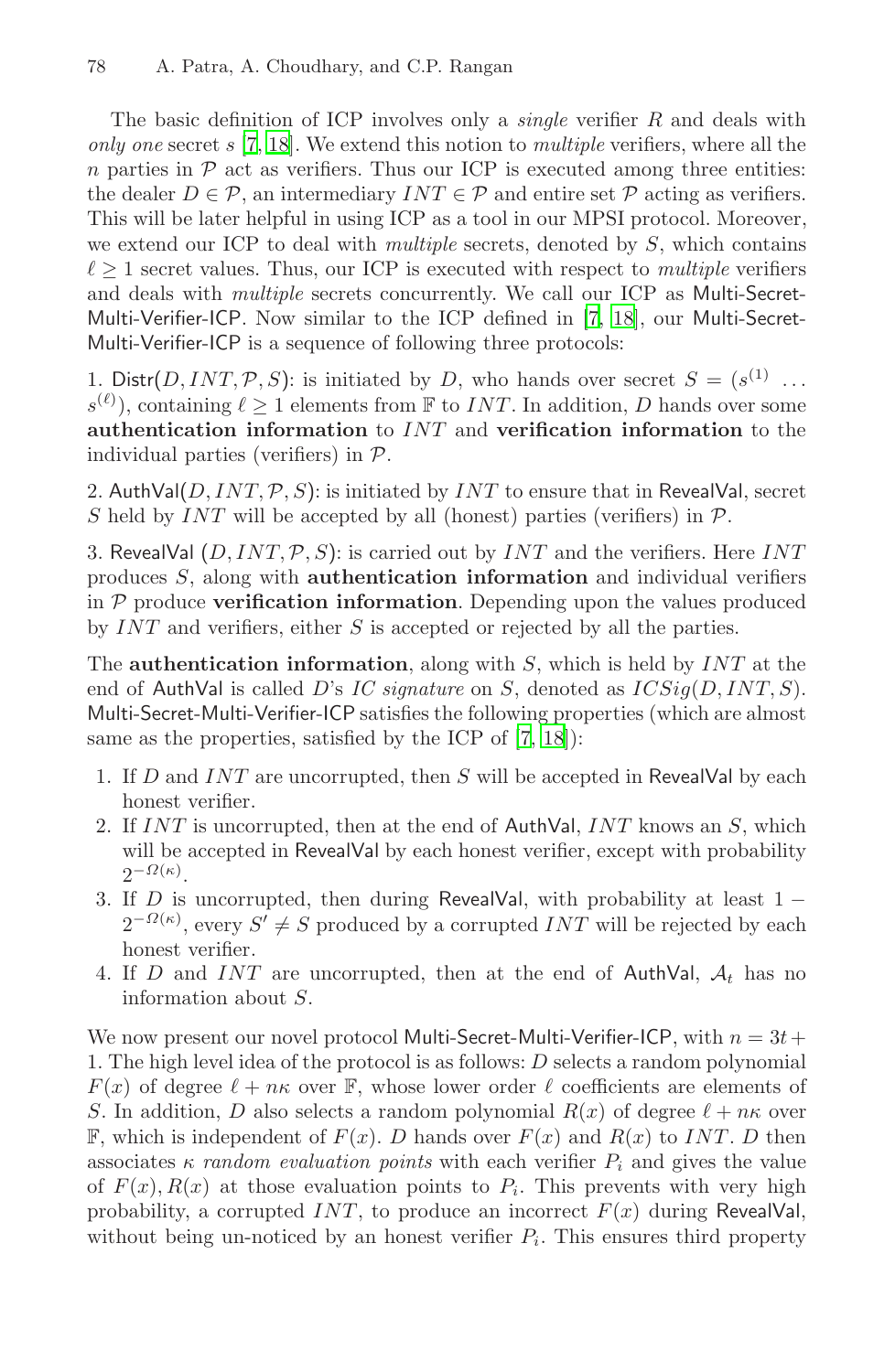of ICP. In order to ensure second property, an honest  $INT$  has to ensure that his  $F(x)$  is consistent with the evaluation points of the honest verifiers. For this, INT and the verifiers interact in a zero knowledge fashion and check the consistency of  $F(x)$  and secret evaluation points. To maintain the secrecy of S during the zero knowledge interaction,  $INT$  uses the  $R(x)$  polynomial.

# Multi-Secret-Multi-Verifier-ICP $(D, INT, \mathcal{P}, \ell, S = (s^{(1)}, \ldots, s^{(\ell)}))$

 $Dist(D, INT, P, \ell, S)$  **Round 1**: D selects a random polynomial  $F(x)$  of degree  $\ell + n\kappa$  over  $\mathbb{F}$ , whose lower order  $\ell$  coefficients are elements of S. In addition, D selects another random polynomial  $R(x)$  of degree  $\ell + n\kappa$  over  $\mathbb{F}$ . D also selects  $n\kappa$ random, non-zero, distinct evaluation points from  $\mathbb{F}$ , denoted by  $\alpha_{i,1}, \alpha_{i,2}, \ldots, \alpha_{i,\kappa}$ , for  $1 \leq i \leq n$ . D privately gives  $F(x)$  and  $R(x)$  to INT. To verifier  $P_i \in \mathcal{P}, D$ privately gives  $(\alpha_{i,l}, a_{i,l}, b_{i,l})$ , for  $l = 1, \ldots, \kappa$ , where  $a_{i,l} = F(\alpha_{i,l})$  and  $b_{i,l} = R(\alpha_{i,l})$ .

AuthVal( $D, INT, P, \ell, S$ ) **Round 2**: *INT* chooses a random  $d \in \mathbb{F} \setminus \{0\}$  and broadcasts  $(d, B(x) = F(x) + dR(x))$ . Parallely, each verifier  $P_i \in \mathcal{P}$  broadcasts a random subset of indices  $l_1, ..., l_{\frac{\kappa}{2}}$ , the evaluation points  $\alpha_{i,l_1}, ..., \alpha_{i,l_{\frac{\kappa}{2}}}$  and the values  $a_{i,l_1},...,a_{i,l_{\frac{\kappa}{2}}}$  and  $b_{i,l_1},...,b_{i,l_{\frac{\kappa}{2}}}$ . *Notice that each verifier randomly selects the subset* of indices  $l_1^{\frac{2}{2}}$ ,  $\ldots$ ,  $l_{\frac{\kappa}{2}}$ , independent of other verifiers.

**Round 3:** D checks if for at least  $2t+1$  verifiers  $P_i$ , it holds that  $a_{i,l} + db_{i,l} = B(\alpha_{i,l}),$ for all  $l$  in the set of random indices broadcasted by  $P_i$  in **Round 2**. If the above condition is not satisfied for at least  $2t+1$  verifiers, then D broadcasts the polynomial  $F(x)$ .

**Local Computation (by each party):** IF  $F(x)$  is broadcasted in **Round 3**, then INT replaces the  $F(x)$  received from D during **Round 1**, with the  $F(x)$  which is broadcasted in **Round 3**. Accordingly, each verifier  $P_i$  adjust his  $a_{i,l}$  (as received in **Round 1**), for  $l = 1, ..., \kappa$ , such that  $F(\alpha_{i,l}) = a_{i,l}$  holds. ELSE say that verifier  $P_i$ *accepts* INT if  $a_{i,l} + db_{i,l} = B(\alpha_{i,l})$ , for all l in the set of random indices, broadcasted by  $P_i$  in **Round 2**.

The polynomial  $F(x)$  is called D's **IC signature** on  $S = (s^{(1)}, \ldots, s^{(\ell)})$  given to INT, which is denoted by  $ICSig(D, INT, S)$ .

 $RecalVal(D, INT, P, \ell, S)$ : (a) **Round 4**: *INT* broadcasts  $F(x)$ ; (b) **Round 5**: Each verifier  $P_i \in \mathcal{P}$  broadcasts all the evaluation points  $\alpha_{i,l}$  which were not broadcasted during **Round 2** and  $a_{i,l}$  corresponding those indices.

**Local Computation (by each party)**: Say that verifier P<sup>i</sup> *re-accepts* INT if for *at least one* of the newly revealed (by  $P_i$ ) points, it holds that  $a_{i,l} = F(\alpha_{i,l})$ . If there are at least  $t + 1$  verifiers who *re-accepts INT*, then accept the lower order  $\ell$ coefficients of  $F(x)$  as  $S = (s^{(1)}, \ldots, s^{(\ell)})$ . In this case, we say that D's signature on S is correct. Else reject  $F(x)$  broadcasted by  $INT$  and we say that  $INT$  has failed to produce  $D$ 's signature.

**Lemma 1 (Property 1).** *If* D *and* INT *are honest, then each honest verifier will accept* S *at the end of RevealVal, without any error.*

**Lemma 2 (Property 2).** *If* D *is uncorrupted, then at the end of AuthVal,* INT *knows an* S*, which will be accepted in RevealVal by each honest verifier, except with probability*  $2^{-\Omega(\kappa)}$ *.*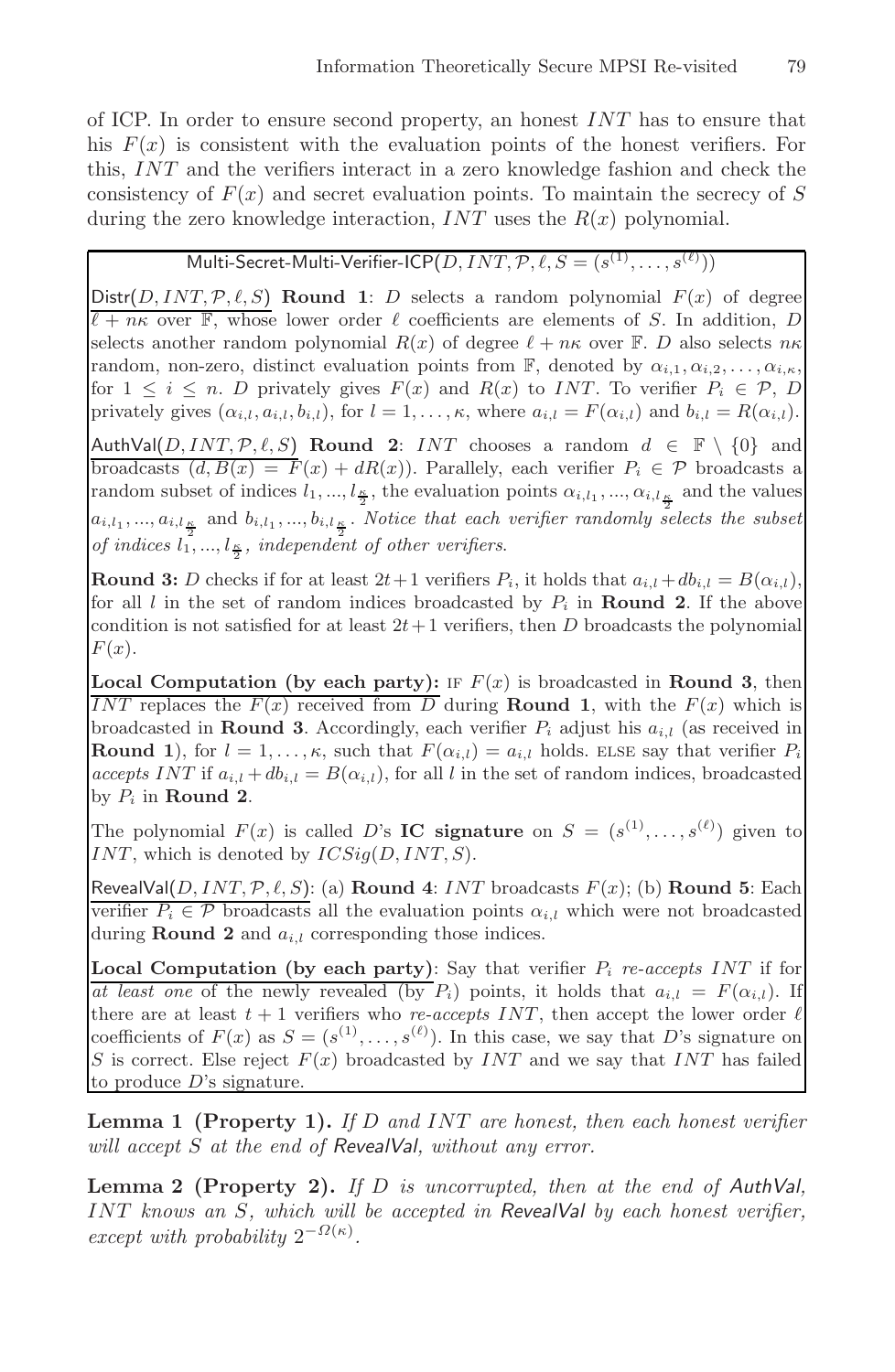PROOF: If  $D$  is honest, then the proof follows from Lemma 1. So we consider the case when  $D$  is corrupted. Now there are two possible sub-cases. If  $D$  broadcasts  $F(x)$  during **Round 3**, then the lemma holds trivially, without any error. So we consider the case, when D (corrupted) has not broadcasted  $F(x)$  during **Round 3**. This implies that at least  $2t + 1$  verifiers have *accepted INT* during AuthVal. Now, out of these  $2t + 1$  verifiers, at least  $t + 1$  are honest. If we can show that these honest verifiers will *re-accept* INT during RevealVal with high probability, then the proof is over. So we now proceed to prove the same.

In order that an honest P<sup>i</sup> *accept* INT during AuthVal but does not *re-accept* it during RevealVal, it must be the case that the data (evaluation points and values) that  $P_i$  exposed during AuthVal satisfies the polynomial  $B(x)$  that INT broadcasted during AuthVal, but on the other hand, out of the remaining evaluation points that are used by  $P_i$  in RevealVal, none satisfy the polynomial  $F(x)$ produced by INT. That is, for the selected  $\frac{\kappa}{2}$  indices  $l_1, ..., l_{\frac{\kappa}{2}}$ , it holds that  $a_{i,l} + db_{i,l} = B(\alpha_{i,l})$ , for all l in the set of indices  $\{l_1, ..., l_{\frac{\kappa}{2}}\}$  and  $F(\alpha_{i,l}) \neq a_{i,l}$ for all  $l$  in the *remaining* set of indices. Notice that  $IN\tilde{T}$  chooses  $d$  independently of the values given by D. Also,  $P_i$  chooses the  $\frac{\kappa}{2}$  indices randomly out of  $\kappa$  indices. So the probability that the above event happens is  $\frac{1}{\binom{\kappa}{\kappa/2}} \approx 2^{-\Omega(\kappa)}$ ,

which is negligible. This shows that with high probability all honest verifiers (at least t + 1), who have *accepted* INT during AuthVal, will *re-accept* INT during RevealVal, thus proving our lemma.  $\Box$ 

**Lemma 3 (Property 3).** *If* D *is uncorrupted, then during RevealVal, with probability* at least  $1 - 2^{-\Omega(\kappa)}$ , every  $S' \neq S$  produced by a corrupted INT will *be rejected by each honest verifier.*

PROOF: If a corrupted INT produces  $S' \neq S$  during RevealVal, then it implies that INT has broadcasted  $F'(x) \neq F(x)$  during **Round 4**. Moreover, while broadcasting  $F'(x)$ , INT will have no information about the  $\frac{\kappa}{2}$  random secret evaluation points (which were not broadcasted during AuthVal), corresponding to each honest verifier. Without knowing the  $\frac{\kappa}{2}$  secret evaluation points of an honest verifier, say  $P_i$ , the probability that  $INT$  will be re-accepted by  $P_i$  is at most  $\frac{\ell+nk}{|\mathbb{F}|}$ . Thus, the total probability that any honest verifier will accept INT (who broadcasts  $F'(x) \neq F(x)$ ) is  $\frac{(\ell+nk)(2t+1)}{|\mathbb{F}|} \approx 2^{-\Omega(k)}$ .  $\Box$ 

**Lemma 4 (Property 4).** If D and INT are honest, then  $A_t$  will have no *information about* S *at the end of AuthVal.*

PROOF: For simplicity, let the first t verifiers are corrupted. So in the **Round 1**, the adversary will know  $\kappa t$  points on  $F(x)$  and  $R(x)$ . In **Round 2**, the adversary will come to know about additional  $\frac{k}{2}(2t+1)$  points on  $F(x)$  and  $R(x)$ . Moreover, since D and INT are both honest,  $2t + 1$  honest verifiers will accept INT and hence  $D$  will not broadcast  $F(x)$  during **Round 3**. So at the end of AuthVal, adversary will know  $\kappa t + \frac{\kappa}{2}(2t+1)$  points on each of  $F(x)$  and  $R(x)$ . However, since  $n = 3t+1$  and degree of  $F(x)$  and  $R(x)$  is  $\ell+n\kappa$ , the adversary will have no information about the lower order  $\ell$  coefficients of  $F(x)$ .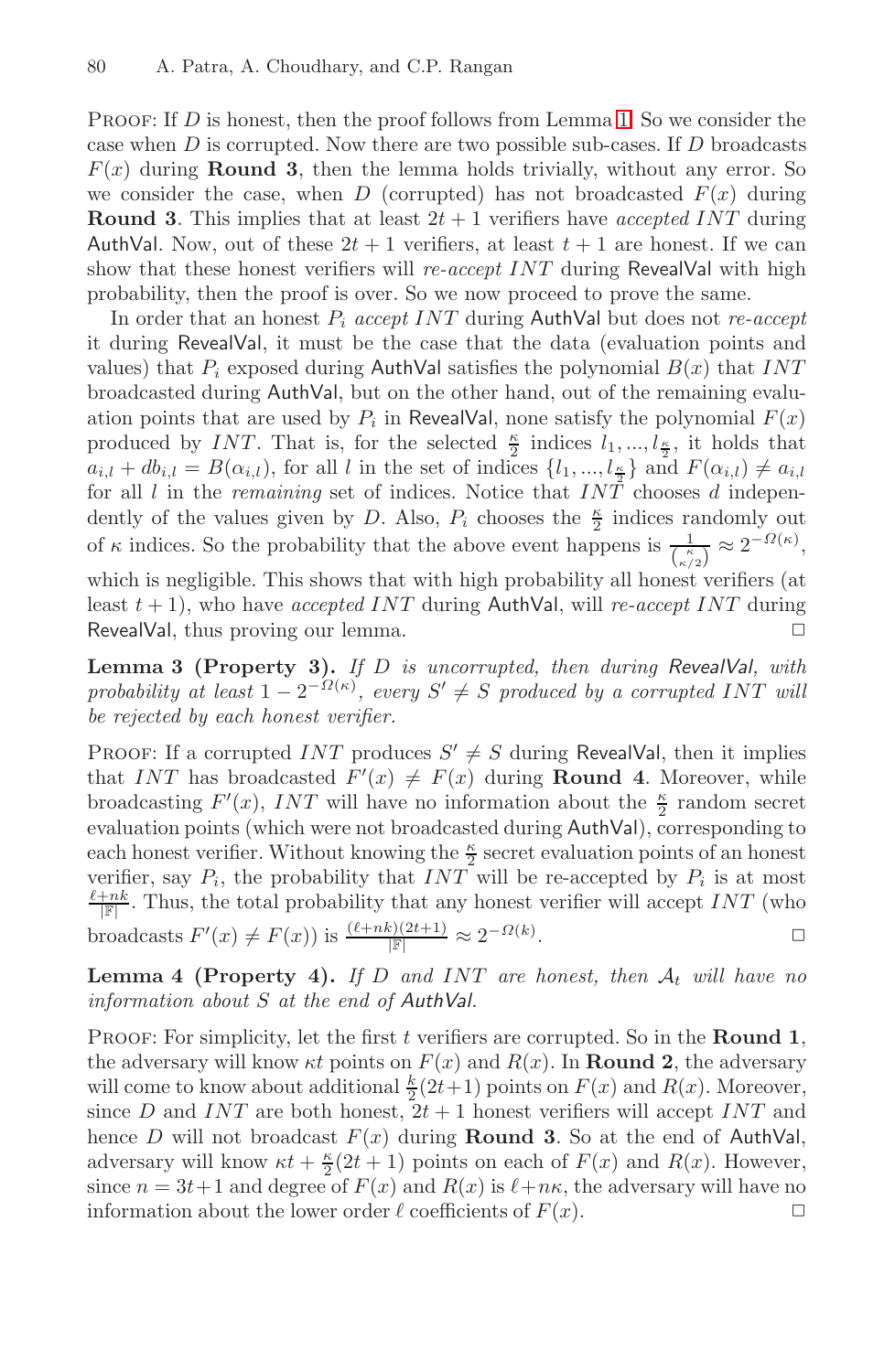**Lemma 5.** *Protocol Multi-Secret-Multi-Verifier-ICP takes five rounds and cor* $rectly$  generates IC signature on  $\ell$  field elements, by privately communicating  $\mathcal{O}((\ell + n\kappa)\kappa)$  *bits and broadcasting*  $\mathcal{O}((\ell + n\kappa)\kappa)$  *bits. The protocol works correctly, except with error [pr](#page-19-10)obability of*  $2^{-\Omega(\kappa)}$ *.* 

**Important Notation**: *In the rest of the paper, whenever we say that* D *hands over* ICSig(D, INT, S) *to* IN[T](#page-19-10) *, we mean that Distr and AuthVal are executed in the background. Similarly,* INT *reveals* ICSig(D, INT, S) *can be interpreted as* INT *, along with other parties, invoking RevealVal*.

*Remark 2 (Comparison with Existing ICP).* The current best known ICP is due to [7], which privately communicates and broadcasts  $\mathcal{O}(n\kappa)$  bits, to generate IC signature on a single secret (though the ICP of [7] is designed with  $n = 2t+1$ , the protocol when executed w[it](#page-19-10)h  $n = 3t + 1$ , will result in the same communication complexity). Had we executed  $\ell$  times the ICP of [7], dealing with single secret, the communication complexity would turn out to be  $\mathcal{O}(\ln \kappa)$  bits (both private and broadcast). However, the communication complexity of Multi-Secret-Multi-Verifier-ICP considering all the  $\ell$  secrets concurrently is  $\mathcal{O}((\ell + n\kappa)\kappa)$  bits (both private and broadcast). This clearly shows that if  $\ell$  is significantly large, which is the case in our MPSI protocol, then executing a *single instance* of Multi-Secret-Multi-Verifier-ICP, dealing with *multiple secrets* concurrently, is advantageous [o](#page-19-7)ver executing *multiple instances* of ICP of [7], dealing with *single secret*. The same principle holds for other sub-protocols, which are described in the sequel.

#### **4.2 Generating Length Random Vector**

We now present a protocol called RandomVector $(\mathcal{P}, \ell)$ , which allows the parties in  $P$  to jointly generate a vector, containing  $\ell$  random elements from  $\mathbb{F}$ . Following the idea of [8], protocol RandomVector uses Vandermonde Matrix and its capability to extract rando[mne](#page-19-3)ss.

 $(r^{(1)}, \ldots, r^{(\ell)}) =$  **RandomVector(** $\mathcal{P}, \ell$ )

1. Every party  $P_i \in \mathcal{P}$  selects  $L = \lceil \frac{\ell}{2t+1} \rceil$  random elements  $r^{(1,P_i)}, \ldots, r^{(L,P_i)}$  from F.

2. Every party  $P_i \in \mathcal{P}$  as a dealer invokes Sharing Phase of four round VSS protocol of [11] with  $n \geq 3t + 1$  for sharing each of the values  $r^{(1,P_i)}, \ldots, r^{(L,P_i)}$ .

3. For reconstructing the values  $r^{(1,P_i)}, \ldots, r^{(L,P_i)}$  (shared by  $P_i$  in Sharing Phase), the Reconstruction Phase of four round VSS of [11] with  $n \geq 3t+1$  is invoked for L times separately. Now corresponding to every  $P_i \in \mathcal{P}$ , the values  $r^{(1,P_i)}, \ldots, r^{(L,P_i)}$ are public.

4. Now parties compute  $(r^{(1,1)},...,r^{(1,2t+1)})$  =  $(r^{(1,P_1)},...,r^{(1,P_n)})V$ ,  $(r^{(2,1)},\ldots,r^{(2,2t+1)})$  =  $(r^{(2,P_1)},\ldots,r^{(2,P_n)})V,\ldots, (r^{(L,1)},\ldots,r^{(L,2t+1)})$  =  $(r^{(L,P_1)}, \ldots, r^{(L,P_n)})V$ . Here V is a  $n \times (2t+1)$  publicly known Vandermonde matrix over F.

The values  $r^{(1,1)},\ldots,r^{(1,2t+1)},\ldots,r^{(L,1)},\ldots,r^{(L,2t+1)}$  constitute the elements of  $\ell$ length random vector.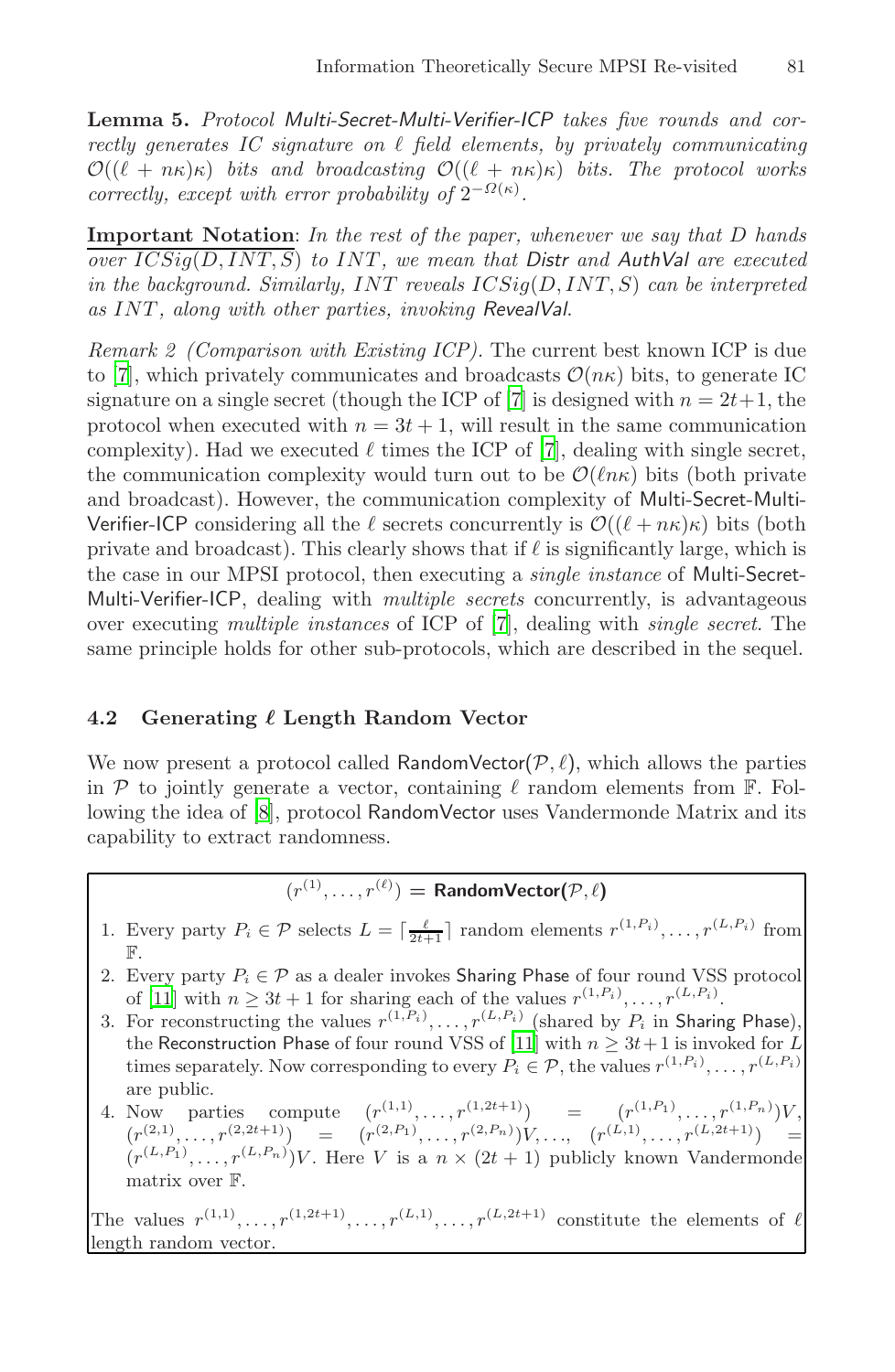Protocol RandomVector also uses the four round perfect VSS (verifiable secret sharing) protocol of [11] (see Fig 2 of [11]) as black box. The perfect VSS (see the definition of VSS in Section 2.1 of [11]) with  $n \geq 3t+1$  parties consists of two phases, namely Sharing Phase and Reconstruction Phase. The Sharing Phase takes four rounds and allows a dealer  $D$  (which can be any party from the set of  $n$  parties) to verifiably share a secret  $s \in \mathbb{F}$  by privately communicating  $\mathcal{O}(n^2 \log |\mathbb{F}|)$ bits and broadcasting  $\mathcal{O}(n^2 \log |\mathbb{F}|)$  bits where  $|\mathbb{F}| \geq n$ . The Reconstruction Phase takes single round and allows all the (honest) parties to reconstruct the secret s (shared by D in Sharing Phase) by broadcasting  $\mathcal{O}(n \log |\mathbb{F}|)$  bits in total. Notice that, in our context,  $|\mathbb{F}| = 2^{\kappa} \ge n$ . The VSS protocol has an important property that once  $D$  (possibly corrupted) shares a secret s during Sharing Phase, then  $D$ is *committed* to s. Later, in the Reconstruction Phase, irrespective of the behavior of the corru[pte](#page-19-11)d parties, the same s will be reconstructed. Thus a corrupted D will not be able to change his commitment from s to any other value, with the help of corrupted parties, during Reconstruction Phase.

Lemma 6. Protocol RandomVector generates  $\ell$  length random vector in five *rounds and privately communicates*  $O(\ln^2 \kappa)$  *bits and broadcasts*  $O(\ln^2 \kappa)$  *bits.* 

#### **4.3 Unconditional Verifiable Secret Sharing and Reconstruction**

**Definition 1 (**d**-1D-sharing [1]).** *: We say that a secret* s *is* d*-1D-shared, if there exists a degree-d polynomial*  $f(x)$ *, with*  $f(0) = s$ *, such that each (honest)*  $P_i$  in  $P$  holds the i<sup>th</sup> share  $f(i) = s_i$  of s. The vector  $(s_1, s_2, \ldots, s_n)$  of shares is *called a d-[s](#page-19-3)haring of s and is denoted as*  $[s]_d$ *. We [m](#page-19-12)[ay](#page-19-3) s[kip](#page-19-4) the subscript d when it is clear from the context.*

If s is d-1D-shared by  $D \in \mathcal{P}$ , then we denote it as  $[s]_d^D$ . In the sequel, we describe a new protocol 1DShare, which allows a dealer  $D \in \mathcal{P}$  to t-1D-share  $\ell$ secret values  $s^{(1)},\ldots,s^{(\ell)}$ , where  $\ell \geq 1$ , with very high probability. If D behaves correctly during the protocol, then each honest  $P_i \in \mathcal{P}$  will hold  $i^{th}$  shares  $s_i^{(1)}, \ldots, s_i^{(\ell)}$ , of  $s^{(1)}, \ldots, s^{(\ell)}$  (respectively), at the end of the protocol.

*Notice that the desired sharing for each*  $s^{(i)}$  *(separately) can be produced using a perfect (i.e., without any error) VSS protocol with*  $n \geq 3t + 1$  [9, 11, 13]. *However, this will involve more communication complexity than 1DShare which performs the same task with less communication complexity (but with a negligible error probability). 1DShare achieves this by incorporating one of the ideas used in [8] and using Multi-Secret-Multi-Verifier-ICP as building block.*

The goal of 1DShare is as follows: (a) If  $D$  is honest, then the protocol generates  $[s^{(1)}]_t, \ldots, [s^{(\ell)}]_t$  with very high probability, such that the secrets  $\widetilde{s}^{(1)},\ldots,s^{(\ell)}$  remain information theoretically secure from  $\mathcal{A}_t$ . (b) If D is corrupted and has not generated t-1D-sharing of secrets, then with high probability, D will be detected as corrupted during a public verification process. Moreover, every honest party accepts a pre-defined  $t$ -1D-sharing of  $\ell$  1's, namely  $[1]_t, [1]_t, \ldots, [1]_t$  ( $\ell$  times), on behalf of D.

Informally, the protocol works as follows: D chooses  $\ell+1$  random polynomials  $f^{(0)}(x), \ldots, f^{(\ell)}(x)$  over F, each of degree t, such that  $f^{(0)}(0) = r$  and  $f^{(l)}(0) =$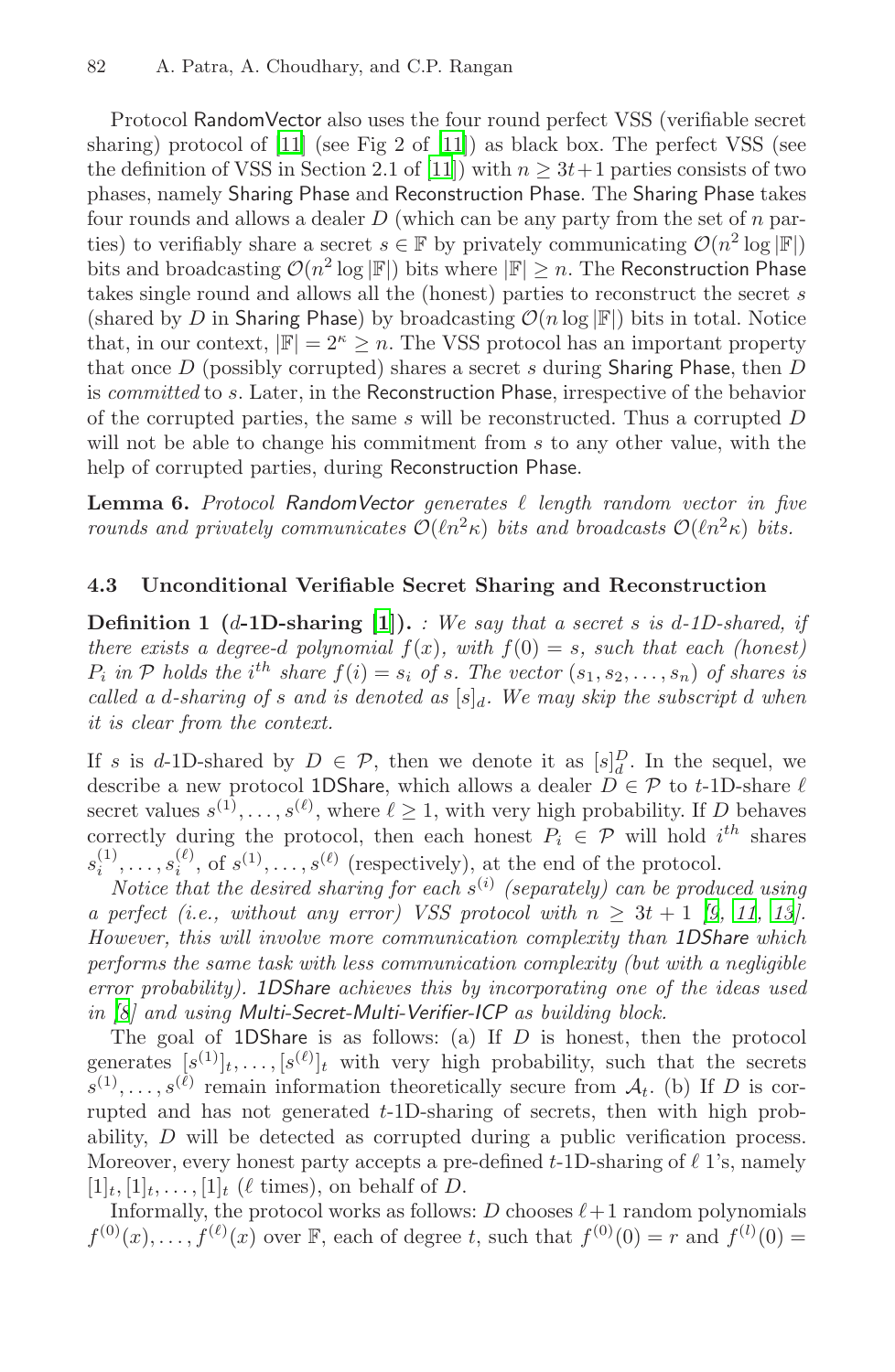$s^{(l)}$  for  $l = 1, \ldots, \ell$ . Here r is a random non-zero element from  $\mathbb{F}$ . D then hands over his IC signature on  $i^{th}$  points of  $f^{(l)}(x)$  polynomials *concurrently* to party  $P_i$ . After this, the parties jointly produce a non-zero random value z. Now D is asked to broadcast a linear combination of the  $\ell+1$  polynomials, where the scalars of the linear combination are function of  $z$ . At the same time, each party  $P_i$  is asked to broadcast his corresponding linear combination of points. Ideally, the linear combination of points, broadcasted by the individual parties, should lie on the linear combination of the polynomial broadcasted by D. If this happens, then with very high probability,  $\overline{D}$  has correctly t-1D-shared each  $s^{(l)}$ . Otherwise, there is a party, say  $P_i$ , for which the above condition is not satisfied. In this case,  $P_i$  is asked to reveal D's signature on the i<sup>th</sup> points of  $f^{(l)}(x)$  polynomials that he has received from  $D$ . In case  $P_i$  is able to correctly produce the signature,  $D$  is detected to be corrupted and the protocol terminates, with each party assuming predefined t-1D-sharing of  $\ell$  1's, namely  $[1]_t, [1]_t, \ldots, [1]_t$ , on behalf of D.

$$
([s^{(1)}]_t^D, \ldots, [s^{(\ell)}]_t^D) = \text{1DShare}(D, \mathcal{P}, \ell, s^{(1)}, s^{(2)}, \ldots, s^{(\ell)})
$$

- 1. For  $l = 1, ..., \ell, D$  picks a random polynomial  $f^{(l)}(x)$  over  $\mathbb F$  of degree-t, with  $f^{(l)}(0) = s^{(l)}$ . D also chooses a random polynomial  $f^{(0)}(x)$  of degree-t with  $f^{(0)}(0) = r$  where r is a random, non-zero element from F. For  $i = 1, \ldots, n$ , let  $S_i = (r_i, s_i^{(1)}, s_i^{(2)}, \dots, s_i^{(\ell)})$ , where  $r_i = f^{(0)}(i)$  and  $s_i^{(l)} = f^{(l)}(i)$ . D hands over  $ICSig(D, P_i, S_i)$  to party  $P_i$ .
- 2. All the parties in  $\mathcal P$  invoke RandomVector( $\mathcal P$ , 1) to generate a non-zero random value  $z \in \mathbb{F}$ .
- 3. D broadcasts the polynomial  $f(x) = f^{(0)}(x) + \sum_{l=1}^{\ell} f^{(l)}(x)z^{l} = \sum_{l=0}^{\ell} f^{(l)}(x)z^{l}$ . Parallely, every party  $P_i$  computes and broadcasts  $y_i = r_i + \sum_{l=1}^{\ell} s_i^{(l)} z^l$ .
- 4. If the polynomial  $f(x)$  broadcasted by D is of degree more than t, then each party agrees that D is corrupted and outputs t-1D-sharing of  $\ell$  1's i.e  $[1]_t, [1]_t, \ldots, [1]_t$ . The protocol terminates here.
- 5. Every party checks whether  $f(i) \stackrel{?}{=} y_i$  for all  $i = 1, \ldots, n$ . If yes then everybody accepts the t-1D-sharings  $[s^{(1)}]_t, [s^{(2)}]_t, \ldots, [s^{(\ell)}]_t$  and the protocol terminates. Otherwise, let  $P_i \in \mathcal{P}$ , such that  $f(i) \neq y_i$ . In this case,  $P_i$  reveals  $ICSig(D, P_i, S_i)$ . If  $P_i$  succeeds to prove D's signature on  $S_i = (r_i, s_i^{(1)}, \ldots, s_i^{(\ell)})$ and  $f(i) \neq r_i + \sum_{l=1}^{\ell} s_i^{(l)} z^l$ , then each party agrees that D is corrupted and outputs t-1D-sharing of  $\ell$  1's i.e  $[1]_t, [1]_t, \ldots, [1]_t$  ( $\ell$  times) and the protocol terminates here. We say that  $P_i$  has raised a valid **complaint** against  $D$ . But if the signature is invalid then ignore  $P_i$ 's complaint against  $D$  and everybody accepts  $[s^{(1)}]_t, \ldots, [s^{(\ell)}]_t.$

**Lemma 7.** *In protocol 1DShare, if D is honest, then*  $t$ -1*D*-sharing of  $s^{(1)}, \ldots$ , s() *are generated, except with error probability of* 2−Ω(κ) *. Moreover,* A<sup>t</sup> *will have no information about the secrets. On the other hand, if* D *is corrupted and* any of the values  $r, s^{(1)}, \ldots, s^{(\ell)}$  is not t-1D-shared, then D will be caught, ex $c$ *ept with error probability of*  $2^{-\Omega(\kappa)}$ *. The protocol takes eleven rounds, privately communicates*  $\mathcal{O}((\ln + n^2 \kappa)\kappa)$  *bits and broadcasts*  $\mathcal{O}((\ln + n^2 \kappa)\kappa)$  *bits.* 

PROOF: The communication and round complexity can be checked easily by inspection. We now prove the correctness. If D is honest, then  $f(i) = y_i$  will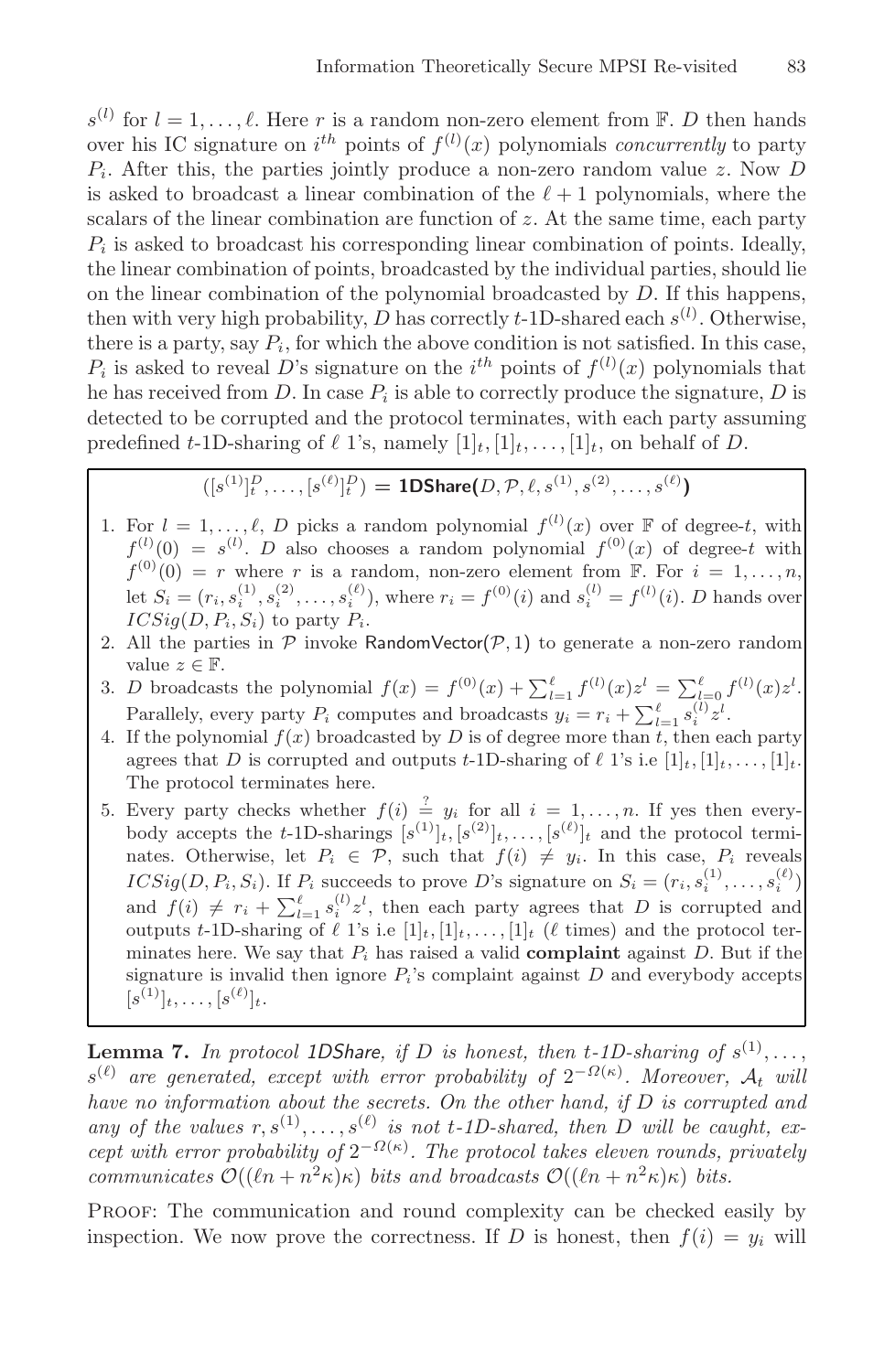hold, corresponding to every honest  $P_i$ . However, a corrupted party  $P_i$  may broadcast incorrect  $y_i' \neq y_i$ , such that  $y_i' \neq f(i)$ . Moreover,  $P_i$  can forge honest D's IC signature on corresponding incorrect  $r'_i \neq r_i$  or/and  $s_i^{(j)} \neq s_i^{(j)}$ , for  $j = 1 \dots \ell$ . In this case, everybody will reject the sharing done by D. However, from properties of Multi-Secret-Multi-Verifier-ICP protocol, this can happen with probability  $2^{-\Omega(\kappa)}$ . The secrecy of  $s^{(1)}, s^{(2)}, \ldots, s^{(\ell)}$  for an honest D, follows from the fact that  $A_t$  will have only t shares for each  $s^{(i)}$ ,  $1 \le i \le n$  and random r. In addition, the value  $f(0)$  is blinded with a random value r, chosen by D. Thus,  $\mathcal{A}_t$  will have no information about the secrets.

Next, we consider the case, when  $D$  is corrupted and the sharing of at least one of the values  $r, s^{(1)}, s^{(2)}, \ldots, s^{(\ell)}$  is not a correct t-1D-sharing, i.e., the shares of the honest parties lie on a polynomial of degree higher than  $t$ . Let  $H$  be the set of honest parties in P. Moreover, let  $h^0(x), \ldots, h^{\ell}(x)$  denote the minimum degree polynomial, defined by the points on  $f^{(0)}(x), \ldots, f^{(\ell)}(x)$  respectively, held by the parties in  $H$ . Then according to the condition, degree of at least one of the polynomials  $h^0(x), \ldots, h^{\ell}(x)$  is more than t. Moreover, degree of  $h^0(x), \ldots, h^{\ell}(x)$ can be at most  $|H|-1$ . This is because  $|H|$  distinct points can define a polynomial of degree at most  $|H| - 1$ . Now the value  $y_i$  broadcasted by an honest  $P_i$  can be defined as  $y_i = \sum_{j=0}^{l} z^j h^j(i)$ .

We next claim that if degree of at least one of  $h^0(x), \ldots, h^{\ell}(x)$  is more than t, then the minimum degree polynomial, say  $h^{min}(x)$ , defined by  $y_i$ 's, corresponding to  $P_i \in H$  will be of degree more than t, with very high probability. This will clearly imply that  $f(x) \neq h^{min}(x)$  and hence  $y_i \neq f(i)$ , for at least one  $P_i \in H$ .

So we proceed to prove that  $h^{min}(x)$  will be of degree more than t, when one of  $h^0(x),\ldots,h^{\ell}(x)$  has degree more than t. For this, we show the following:

- 1. We first show that  $h^{def}(x) = \sum_{j=0}^{\ell} z^{j} h^{j}(x)$  will of degree more than t with very high probability, if one of  $h^0(x), \ldots, h^{\ell}(x)$  has degree more than t.
- 2. We then show that  $h^{min}(x) = h^{def}(x)$ , implying that  $h^{min}(x)$  will be of degree more than  $t$  with very high probability

The first claim is easy to prove. If one of  $h^0(x), \ldots, h^{\ell}(x)$  has degree more than t, then the linear combination of these polynomials, namely  $h^{def}(x)$ , can be written as  $h^{def}(x) = h_1^{def}(x) + h_2^{def}(x)$ . Here  $h_1^{def}(x)$  contains all the coefficients of  $h^{def}(x)$ , having exponent more than t, while  $h_2^{def}(x)$  contains all the remaining coefficients of  $h^{def}(x)$ . Now  $h^{def}(x)$  will be of degree-t, if  $h_1^{def}(x) = 0$ , which can happen for at most  $\ell$  possible values of z. Since z is generated randomly from  $\mathbb{F} \setminus \{0\}$ , independent of  $h^0(x), \ldots, h^\ell(x)$ , the probability that  $h_1^{def}(x) = 0$  is at most  $\frac{\ell}{|\mathbb{F}|-1} \approx 2^{-\Omega(\kappa)}$ . This implies that  $h^{def}(x)$  will be of degree  $t_m > t$ . Notice that each  $y_i$  broadcasted by an honest  $P_i$ , will lie on  $h^{def}(x)$ .

Now we will show that  $h^{min}(x) = h^{def}(x)$  and thus  $h^{min}(x)$  has degree at least  $t_m$ , which is greater than t. So consider the difference polynomial  $dp(x) =$  $h^{def}(x)-h^{min}(x)$ . Clearly,  $dp(x)=0$ , for all  $x=i$ , where  $P_i\in H$ . Thus  $dp(x)$  will have at least |H| roots. On the other hand, maximum degree of  $dp(x)$  could be  $t_m$ , which is at most  $|H|-1$ . These two facts imply that  $dp(x)$  is zero polynomial, implying that  $h^{def}(x) = h^{min}(x)$  and thus  $h^{min}(x)$  has degree  $t_m > t$ .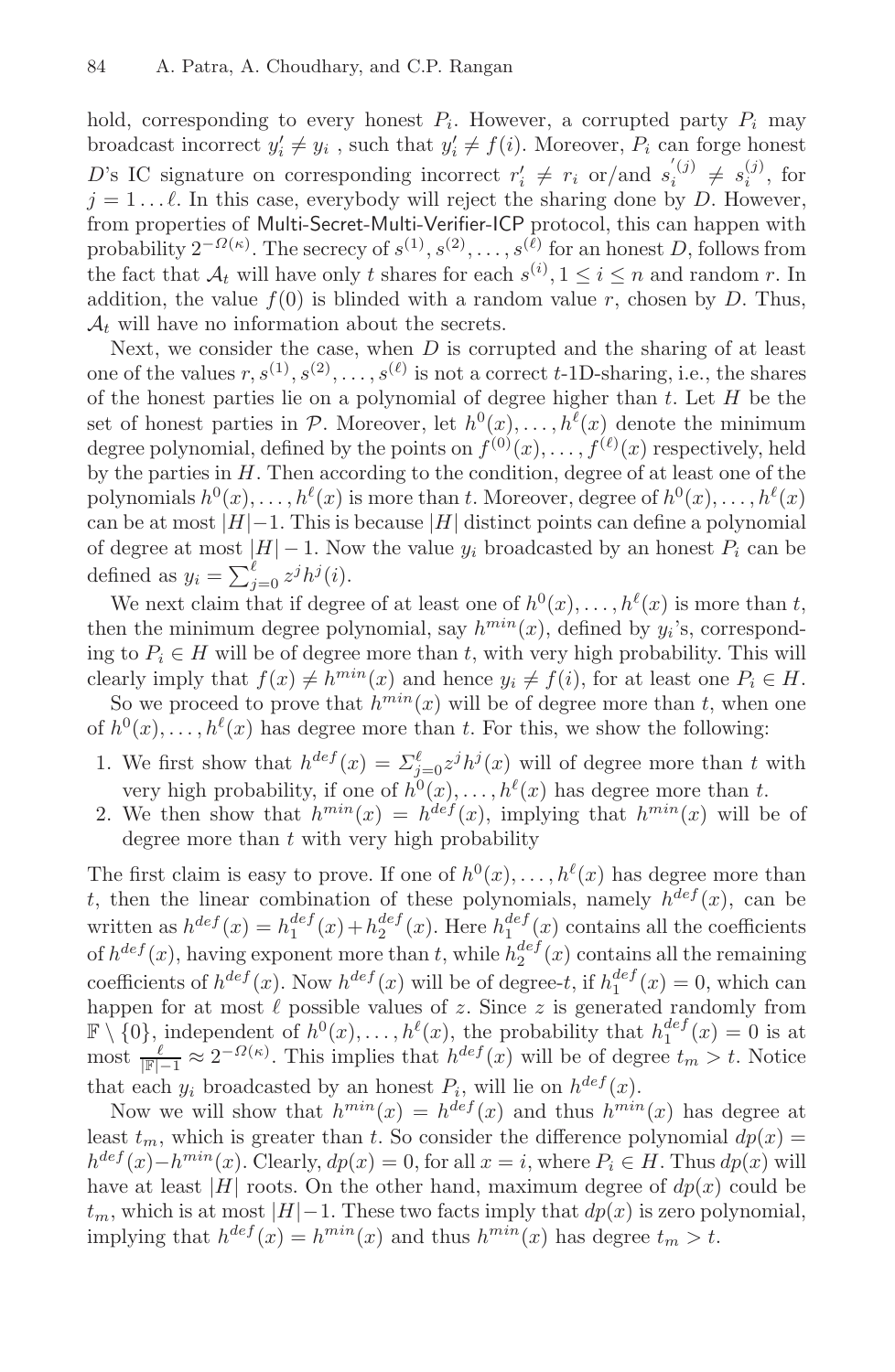Since  $h^{min}(x)$  has degree more than t, it implies that  $h^{min}(x) \neq f(x)$  (which is of degree-t and broadcasted by D). This further imply that  $f(i) \neq y_i$ , for at least one  $P_i \in H$ . So  $P_i$  will raise a valid **complaint** against D by revealing  $ICSig(D, P_i, S_i)$ , where  $S_i = (r_i, s_i^{(1)}, \ldots, s_i^{(\ell)})$ . Since  $P_i$  is honest, the signature will be revealed successfully, except with an error probability of  $2^{-\Omega(\kappa)}$  (this follows fro[m t](#page-20-3)he properties of Multi-Secret-Multi-Verifier-ICP). Moreover, everybody will publicly verify that  $f(i) \neq r_i + \sum_{l=1}^{\ell} s_i^{(l)} z^l$  and hence will catch the corrupted  $D$  with very high probability.  $\Box$ 

**Reconstruction of** t**-1D-Sharing:** We now present a protocol called ReconsPublic, that reconstructs a secret s, given  $[s]_t$ . In the protocol, every party broadcasts his share of  $s$ . Now out of these  $n$  shares, at most  $t$  could be corrupted. But since  $n = 3t + 1$ , by applying Reed-Solomon error correction algorithm (e.g. Berlekamp Welch Algorithm [17]), s can be recovered.

#### $s =$  ReconsPublic( $\mathcal{P}, [s]_t$ )

Each party  $P_i$  broadcasts his share  $s_i$  of s. The parties apply error correction to reconstruct s from the *n* shares.

**Lemma 8.** *ReconsPublic takes one round and broadcasts*  $\mathcal{O}(n\kappa)$  *bits.* 

**Important Notation:** We now define few notations which are used in subsequent sections (these notations are also commonly used in the literature). By saying that parties in P compute (locally)  $([y^{(1)}]_d, \ldots, [y^{(\ell')}]_d) = \varphi([x^{(1)}]_d, \ldots,$  $[x^{(\ell)}]_d$  (for any function  $\varphi : \mathbb{F}^{\ell} \to \mathbb{F}^{\ell'}$ ), we mean that each  $P_i$  computes  $(y_i^{(1)}, \ldots,$  $y_i^{(\ell')} = \varphi(x_i^{(1)}, \ldots, x_i^{(\ell)})$ . Note that applying an affine (linear) function  $\varphi$  to a number of  $d$ -1D-sharings, we get  $d$ -1D-sharings of the outputs. So by adding two d-1D-sharings of secrets, we get d-1D-sharing of the sum of the secrets, i.e.  $[a]_d$  +  $[b]_d = [a + b]_d$ . However, by multiplying two d-1D-sharings of secrets, we get 2d-1D-sharing of the product of the secrets, i.e.  $[a]_d[b]_d = [ab]_{2d}$ .  $\diamondsuit$ 

#### **4.4 Upgrading** *t***-1D-Sharing to** *t***-2D-Sharing**

**Definition 2.** *A value* s *is* d*-2D-shared among the parties in* P*, if there exists degree-d polynomials*  $f, f^1, f^2, \ldots, f^n$  *with*  $f(0) = s$  *and for*  $i = 1, \ldots, n$ ,  $f^i(0) =$ f(i)*.* Moreover, every (honest) party  $P_i \in \mathcal{P}$  holds a share  $s_i = f(i)$  of s, the *polynomial*  $f^{i}(x)$  *for sharing*  $s_{i}$  *and share-share*  $s_{ji} = f^{j}(i)$  *for the share*  $s_{j}$  *of every other (honest) party*  $P_j$ *. We denote d-2D-sharing of s as*  $[[s]]_d$ *.* 

If a secret s is d-2D-shared by a party  $D \in \mathcal{P}$ , then we denote it as  $[[s]]_d^D$ . Notice that if s is d-2D-shared, then its  $i^{th}$  share  $s_i$  is d-1D-shared. We now present a new protocol, called Upgrade1Dto2D for upgrading t-1D-sharing to t-2D-sharing. Specifically, given t-1D-sharing of  $\ell$  secrets, namely  $[s^{(1)}]_t, \ldots, [s^{(\ell)}]_t$ Upgrade1Dto2D, outputs t-2D-sharing  $[[s^{(1)}]]_t, [[s^{(2)}]]_t, \ldots, [[s^{(\ell)}]]_t,$  except with probability of  $2^{-\Omega(\kappa)}$ . Moreover,  $\mathcal{A}_t$  learns nothing about the secrets during Upgrade1Dto2D. Furthermore, if a party tries to cheat during the protocol, then with very high probability, he will be caught.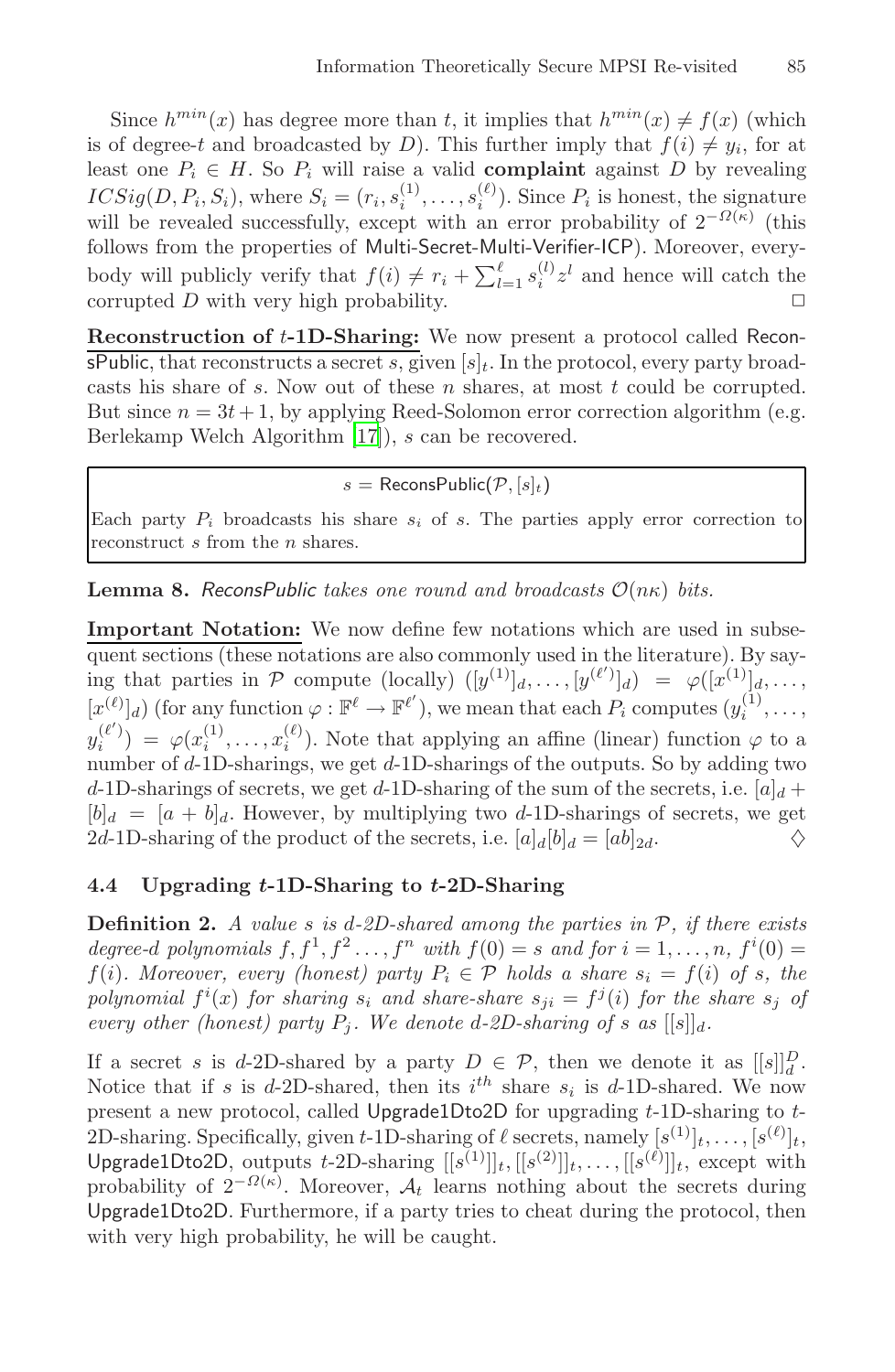Lemma 9. Protocol Upgrade1Dto2D upgrades t-1D-sharing of  $\ell$  secrets to t-2D*sharing, except with negligible error probability. The protocol consumes twenty eight rounds, privately communicates*  $\mathcal{O}((\ell n^2 + n^3 \kappa)\kappa)$  *bits and broadcasts*  $\mathcal{O}((\ell n^2 + n^3 \kappa)\kappa)$  $+n^{3}\kappa$ <sub>k</sub>) *bits. Moreover,*  $A_{t}$  *learns nothing about the secrets.* 

Proof: The communication and round complexity of the protocol is easy to follow. We now prove the correctness. Provided  $\ell$  t-1D-sharing  $[s^{(1)}]_t, [s^{(2)}]_t, \ldots$ ,  $[s^{(\ell)}]_t$ , every honest party  $P_i$  correctly t-1D-shares his shares  $s_i^{(0)}, s_i^{(1)}, \ldots, s_i^{(\ell)}$ . Now for every honest party  $P_h$ , the value  $s_h = s_h^{(0)} + \sum_{l=1}^{\ell} r^{(l)} s_h^{(l)}$  will be reconstructed correctly, where  $s_h$  is the  $h^{th}$  share of  $s = s^{(0)} + \sum_{l=1}^{l} r^{(l)} s^{(l)}$ . But a corrupted party  $P_c$  may share  $\overline{s_c^{(0)}}, \overline{s_c^{(1)}}, \ldots, \overline{s_c^{(\ell)}}$  with  $\overline{s_c^{(l)}} \neq s_c^{(l)}$  for some  $l \in \{0, 1, \ldots, \ell\}$ . In this case with very high probability  $\overline{s_c} = \overline{s_c^{(0)}} + \sum_{l=1}^{\ell} r^{(l)} s_c^{(l)}$  $\ell$ will not be equal to  $s_c$  (which is the actual  $c^{th}$  share of s) as the  $\ell$  length vector  $(r^{(1)},\ldots,r^{(\ell)})$  is chosen uniformly at random. Hence Reed-Solomon Error correction algorithm will point  $\bar{s}_c$  as a corrupted share, in which case  $P_c$  will be caught. It is easy to see that at any stage of the protocol,  $A_t$  learns not more than t shares for each  $s^{(l)}$ ,  $1 \le l \le l$ . Hence all the secrets will be secure.

 $([[s^{(1)}]]_t, [[s^{(2)}]]_t, \ldots, [[s^{(\ell)}]]_t) = \mathsf{UpgradelDto2D}(\mathcal{P},\ell,[s^{(1)}]_t, [s^{(2)}]_t, \ldots, [s^{(\ell)}]_t)$ 

- 1. Each  $P_i \in \mathcal{P}$  invokes 1DShare $(P_i, \mathcal{P}, 1, s^{(0, P_i)})$  to generate  $[s^{(0, P_i)}]_t$ , where  $s^{(0, P_i)}$  $\mathbb{F}\setminus\{0\}$  is a random value.
- 2. The parties in  $P$  computes  $[s^{(0)}]_t = \sum_{j=1}^n [s^{(0,P_j)}]_t$ .
- 3. Now every  $P_i$  invokes  $1DShare(P_i, P, \ell + 1, s_i^{(0)}, s_i^{(1)}, \ldots, s_i^{(\ell)})$  to generate  $[s_{i}^{(0)}]_t,[s_{i}^{(1)}]_t,\ldots,[s_{i}^{(\ell)}]_t$ , where  $s_{i}^{(0)},s_{i}^{(1)},\ldots,s_{i}^{(\ell)}$  are the  $i^{th}$  shares of secrets  $s^{(0)}, s^{(1)}, \ldots, s^{(\ell)}$  respectively.
- 4. [Now](#page-20-3) to detect the parties  $P_k$  (at most t), who have generated  $[s_k^{(0)}]_t, [s_k^{(1)}]_t, \ldots, [s_k^{(\ell)}]_t$  such that  $s_k^{(l)} \neq s_k^{(l)}$  for some  $l \in \{0, 1, \ldots, \ell\},\$  the parties in P jointly generate an  $\ell$  length random vector  $(r^{(1)}, \ldots, r^{(\ell)})$  by invoking Protocol RandomVector( $P, \ell$ ). Now all the parties publicly reconstruct  $s_i = s_i^{(0)} + \sum_{l=1}^{\ell} r^{(l)} s_i^{(l)}$  and  $s = s^{(0)} + \sum_{l=1}^{\ell} r^{(l)} s^{(l)}$  by executing following steps: (a) The parties in  $P$  compute  $[s_i]_t = [s_i^{(0)}]_t + \sum_{l=1}^{\ell} r^{(l)}[s_i^{(l)}]_t$  and invoke ReconsPu[bli](#page-19-11)c( $\mathcal{P}, [s_i]_t$ ) to publicly reconstruct  $s_i$ , for  $i = 1, \ldots, n$ .
- (b) Every party apply Reed-Solomon error correction algorithm (e.g. Berlekamp Welch Algorithm [17]) to  $s_1, s_2, \ldots, s_n$ , to recover s. Reed-Solomon error correction algorithm also points out the corrupted shares. Hence if  $s_i$  is pointed as a corrupted share, then  $[s_i^{(0)}]_t, [s_i^{(1)}]_t, \ldots, [s_i^{(\ell)}]_t$  are ignored by every party. 5. Output  $[[s^{(1)}]]_t, [[s^{(2)}]]_t, \ldots, [[s^{(\ell)}]]_t$ .

*Remark 3 (Comparison with Existing Protocols).* In [1], the authors have given a protocol to upgrade d-1D-Sharing to d-2D-Sharing, where  $n = 2t + 1$ . However, the protocol is non-robust. That is, if all the  $n$  parties behave honestly, then the protocol will perform the upgradation. Otherwise, the protocol will fail to do the upgradation, but will output a pair of parties, of which at least one is corrupted.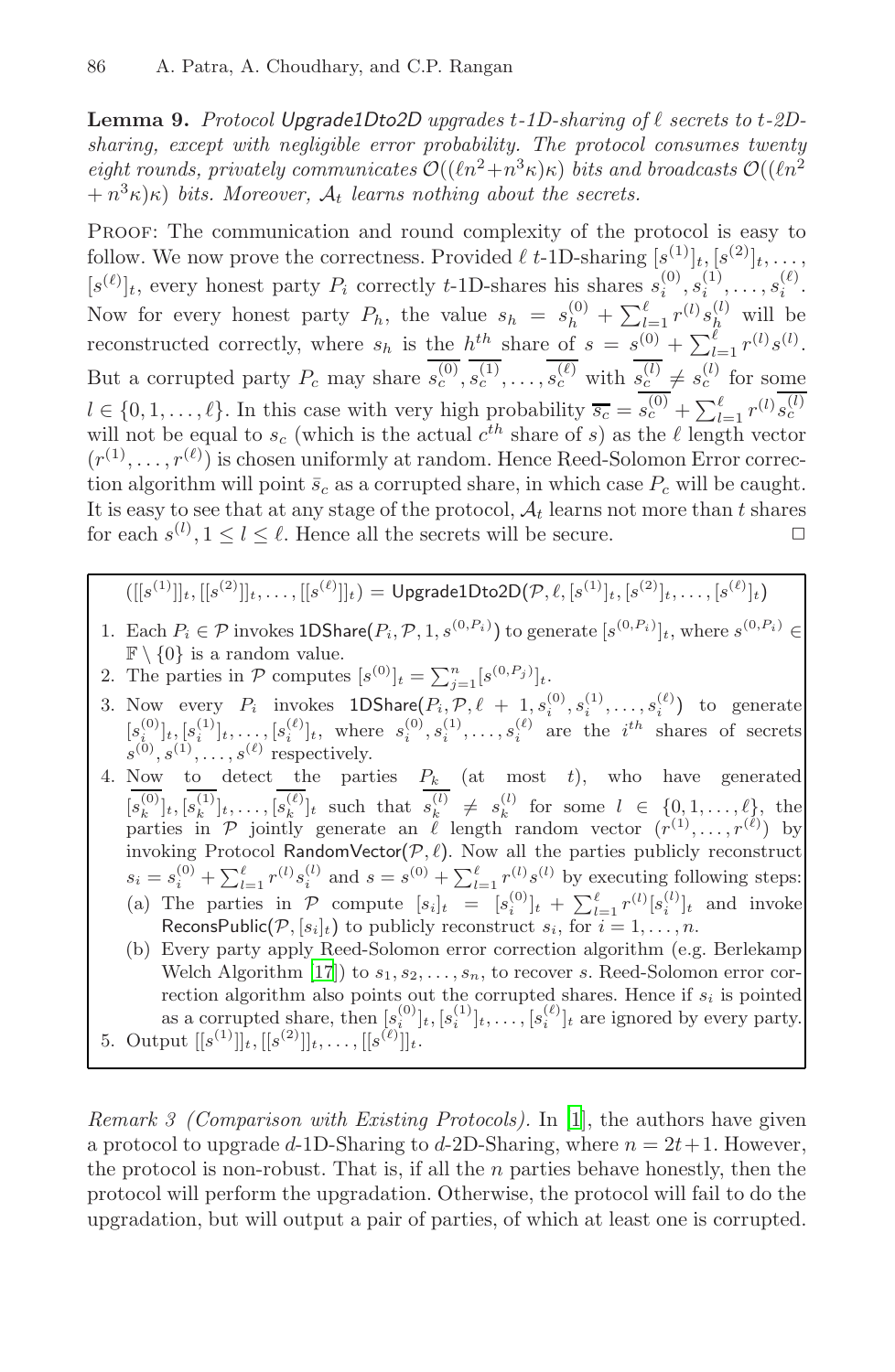#### 4.5 [Pr](#page-19-10)oving  $c = ab$

Given t-1D-sharing of  $\ell$  pairs,  $([a^{(1)}]_t^D, [b^{(1)}]_t^D, \ldots, ([a^{(\ell)}]_t^D, [b^{(\ell)}]_t^D)$ , let  $c^{(l)}$  =  $a^{(l)}b^{(l)}$  for  $l = 1, \ldots, \ell$ .  $D \in \mathcal{P}$  now wants to generate  $[c^{(1)}]_t^{D}, \ldots, [c^{(\ell)}]_t^{D}$  such that the (honest) parties in P know that the shared  $c^{(l)}$  values satisfy  $c^{(l)} = a^{(l)}b^{(l)}$ for  $l = 1, \ldots, \ell$ . If D is honest, then during this process all  $a^{(l)}$ ,  $b^{(l)}$  and  $c^{(l)}$ values should remain secure.

We propose a protocol ProveCeqAB to achieve the above task. The idea of the protocol is inspired from [7], where a protocol for the same purpose is proposed, with *a single* pair of values, namely  $(a, b)$ . Our protocol concurrently deals with  $\ell$  pairs, which leads to a gain in communication complexity. Our protocol uses 1DShare as a building block.

$$
([c^{(1)}]_t^D, \ldots, [c^{(\ell)}]_t^D) = \mathsf{ProveCeqAB}(D, \mathcal{P}, \ell, [a^{(1)}]_t^D, [b^{(1)}]_t^D, \ldots, [a^{(\ell)}]_t^D, [b^{(\ell)}]_t^D)
$$

- 1. D chooses a random non-zero  $\ell$  length tuple  $(\beta^{(1)},\ldots,\beta^{(\ell)}) \in \mathbb{F}^{\ell}$ . D then invokes  $\mathsf{1DS}$ hare $(D, \mathcal{P}, \ell, c^{(1)}, \ldots, c^{(\ell)}), \ \mathsf{1DS}$ hare $(D, \mathcal{P}, \ell, \beta^{(1)}, \ldots, \beta^{(\ell)})$  and 1DShare $(D, \mathcal{P}, \ell, b^{(1)}\beta^{(1)}, \ldots, b^{(\ell)}\beta^{(\ell)})$  to verifiably t-1D-share  $(c^{(1)}, \ldots, c^{(\ell)}),$  $(\beta^{(1)},\ldots,\beta^{(\ell)})$  and  $(b^{(1)}\beta^{(1)},\ldots,b^{(\ell)}\beta^{(\ell)})$  respectively. If in any of these 1DShare protocol,  $D$  is found to be corrupted, then every party conclude that  $D$  fails in this protocol and hence this protocol terminates.
- 2. Now all the parties in  $\mathcal P$  invoke RandomVector( $\mathcal P$ , 1) to generate a random value  $r \in \mathbb{F}$ .
- 3. For every  $l \in \{1,\ldots,\ell\}$ , all parties locally compute  $[Y^{(l)}]_t = (r[a^{(l)}]_t + [\beta^{(l)}]_t)$ and invoke ReconsPublic $(\mathcal{P}, [Y^{(l)}]_t)$  to reconstruct  $Y^{(l)}$ . Parallely, D broadcasts the values  $Z^{(1)} = (ra^{(1)} + \beta^{(1)}), \ldots, Z^{(\ell)} = (ra^{(\ell)} + \beta^{(\ell)})$ . All the parties check whether  $Z^{(l)} \stackrel{?}{=} Y^{(l)}$ . If not then every party concludes that D fails in this protocol and hence the protocol terminates.
- 4. For every  $l \in \{1,\ldots,\ell\}$ , the parties locally compute  $[X^{(l)}]_t =$  $(Y^{(l)}[b^{(l)}]_t-[b^{(l)}\beta^{(l)}]_t-r[c^{(l)}]_t)$  and invoke ReconsPublic $(\mathcal{P},[X^{(l)}]_t)$  to reconstruct  $X^{(l)}$ . The parties then check  $X^{(l)} \stackrel{?}{=} 0$ . If not then every party concludes that  $D$  fails in this protocol and hence the protocol terminates. Otherwise  $D$  has proved that  $c^{(l)} = a^{(l)}b^{(l)}$ .

**Lemma 10.** In protocol ProveCeqAB, if D does not fail, then  $(a^{(l)}, b^{(l)})$ ,  $c^{(l)}$ satisfies  $c^{(l)} = a^{(l)}b^{(l)}$  for  $l = 1, \ldots, \ell$ , except with negligible error probability. *ProveCeqAB takes eighteen rounds, privately communicates*  $\mathcal{O}((\ln + n^2 \kappa)\kappa)$  *bits and broadca[sts](#page-19-10)*  $\mathcal{O}((ln + n^2 \kappa)\kappa)$  *bits. Moreover, if* D *is honest then*  $\mathcal{A}_t$  *learns* no *information about*  $a^{(l)}$ ,  $b^{(l)}$  *and*  $c^{(l)}$ , for  $1 \leq l \leq l$ .

#### **4.6 Multiplication**

Given t-1D-sharing of  $\ell$  pairs of secrets, say  $([a^{(1)}]_t, [b^{(1)}]_t), \ldots, ([a^{(\ell)}]_t, [b^{(\ell)}]_t),$ we now present a protocol called Mult which allows the parties to compute  $t$ -1Dsharing  $[c^{(1)}]_t, \ldots, [c^{(\ell)}]_t$  such that  $c^{(l)} = a^{(l)}b^{(l)}$  for  $l = 1, \ldots, \ell$ . Our protocol is motivated from the protocol of [7], which deals with *a single* pair of t-1D-sharing. However, our protocol concurrently deals with  $\ell$  pairs of  $t$ -1D-sharing. This leads to a gain in communication complexity.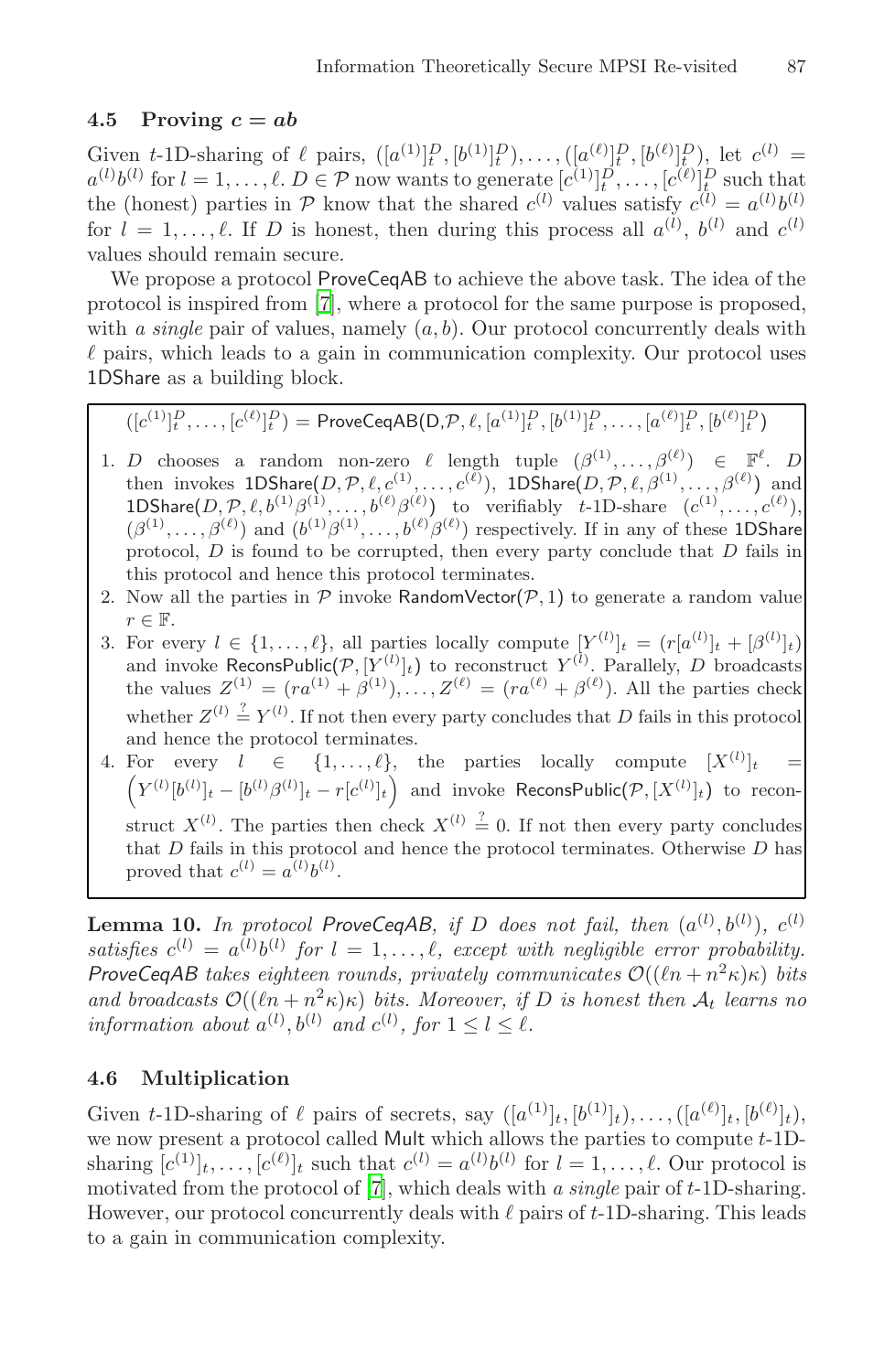**Lemma 11.** *Except with negligible error probability, Mult produces*  $[c^{(1)}]_t, \ldots,$  $(c^{(\ell)}]_t$  from  $\ell$  pairs  $([a^{(1)}]_t, [b^{(1)}]_t), \ldots, ([a^{(\ell)}]_t, [b^{(\ell)}]_t)$ . The protocol takes 46 *rounds, privately communicates*  $\mathcal{O}((\ln^2 + n^3 \kappa)\kappa)$  *bits and broadcasts*  $\mathcal{O}((\ln^2 + n^3 \kappa)\kappa)$  $n^3 \kappa(\kappa)$  *bits. Moreover,*  $\mathcal{A}_t$  *learns nothing about*  $c^{(l)}$ ,  $a^{(l)}$  *and*  $b^{(l)}$ , for  $1 \leq l \leq l$ .

$$
([c^{(1)}]_t, \ldots, [c^{(\ell)}]_t) = \text{Mult}(\mathcal{P}, \ell, ([a^{(1)}]_t, [b^{(1)}]_t), \ldots, ([a^{(\ell)}]_t, [b^{(\ell)}]_t))
$$

- 1. All the parties invoke  $\bigcup$ pgrade1Dto2D $(\mathcal{P}, \ell, [a^{(1)}]_t, \ldots, [a^{(\ell)}]_t)$  $]_t$ ) and  $\mathsf{UpgradelDto2D}(\mathcal{P},\ell,[b^{(1)}]_t,\ldots,[b^{(\ell)}]_t)$  to upgrade t-1D-sharings of  $2\ell$  values to t-2D-sharings, i.e., to generate  $[[a^{(1)}]]_t, \ldots, [[a^{(\ell)}]]_t$  and  $[[b^{(1)}]]_t, \ldots, [[b^{(\ell)}]]_t$ respectively.
- 2. Let  $(a_1^{(l)},\ldots,a_n^{(l)})$  and  $(b_1^{(l)},\ldots,b_n^{(l)})$  denote the 1D sharings of  $a^{(l)}$  and  $b^{(l)}$  respectively. Since  $a^{(l)}$  and  $b^{(l)}$  is t-2D-shared, their  $i^{th}$  shares  $a_i^{(l)}$  and  $b_i^{(l)}$  are  $t$ -1D-shared (see the definition of  $t$ -2D-sharing). The parties in  $P$  locally compute  $[c^{(l)}]_{2t} = [a^{(l)}]_t [b^{(l)}]_t$  for  $l = 1, ..., \ell$  where  $[c^{(l)}]_{2t} = (a_1^{(l)}b_1^{(l)}, ..., a_n^{(l)}b_n^{(l)})$ .
- 3. Each party  $P_i$  has in his possession  $i^{th}$  share of  $[c^{(l)}]_{2t}$  i.e.  $a_i^{(l)}b_i^{(l)}$  for  $l =$  $1,\ldots,\ell$  where both  $a_i^{(l)}$  and  $b_i^{(l)}$  are already t-1D-shared by  $P_i$  during Protocol Upgrade1Dto2D executed in [ste](#page-19-13)p 1 of this protocol. Now each party  $P_i$  invokes ProveCeqAB $(P_i, \mathcal{P}, \ell, [a_i^{(1)}]_t^{P_i}, [b_i^{(1)}]_t^{P_i}, \ldots, [a_i^{(\ell)}]_t^{P_i}, [b_i^{(\ell)}]_t^{P_i})$  to produce  $[c_i^{(1)}]_t^{P_i}, \ldots, [c_i^{(\ell)}]_t^{P_i}$  such that  $c_i^{(l)} = a_i^{(l)}b_i^{(l)}$  for  $l = 1, \ldots, \ell$ . At most t (corrupted) parties may fail to execute ProveCeqAB. For simplicity assume first  $2t + 1$  parties are successful in executing ProveCeqAB.
- 4. Now for each  $l \in \{1,\ldots,\ell\}$ , first  $(2t + 1)$  parties have produced  $[c_1^{(l)}]_t^{P_1}, \ldots, [c_{(2t+1)}^{(l)}]_t^{P_{(2t+1)}}$ . So for  $l = 1, \ldots, \ell$ , parties in P compute  $[c^{(l)}]_t$  as follows:  $[c^{(l)}]_t = r_1[c_1^{(l)}]_t^{P_1} + \ldots + r_{2t+1}[c_{(2t+1)}^{(l)}]_t^{P_{(2t+1)}}$ . Here  $r_i = \prod_{j=1, j\neq i}^n \frac{-j}{i-j}$ . The vector  $(r_1,\ldots,r_{2t+1})$  is called recombination vector [6] which is public and known to every party.

# **4.7 Generating Random** *t***-1D-Sharing**

We now present a protocol called Random $(\mathcal{P}, \ell)$ , which allows the parties in  $\mathcal P$  to jointly generate  $\ell$  random t-1D-sharings,  $[r^{(1)}]_t, \ldots, [r^{(\ell)}]_t$ , where each  $r^{(i)} \in \mathbb{F}$ .

#### <span id="page-17-0"></span> $Random(P, \ell)$

Every party  $P_i \in \mathcal{P}$  invokes  $1DS \text{bare}(P_i, \mathcal{P}, \ell, r^{(1, P_i)}, \ldots, r^{(\ell, P_i)})$  to verifiably t-1Dshare  $\ell$  random values  $r^{(1,P_i)}, \ldots, r^{(\ell,P_i)}$  from  $\mathbb F$ . Now all the parties in  $\mathcal P$  jointly computes  $[r^{(l)}]_t = \sum_{i=1}^n [r^{(l, P_i)}]_t$  for  $l = 1, ..., \ell$ 

**Lemma 12.** With overwhelming probability, Random generates  $\ell$  random  $t$ -1Dsharing  $[r^{(1)}]_t, \ldots, [r^{(\ell)}]_t$  *in 11 rounds, by privately communicating*  $\mathcal{O}((\ell n^2 +$  $(n^3\kappa)\kappa$ ) *bits and broadcasting*  $\mathcal{O}((ln^2 + n^3\kappa)\kappa)$  *bits.* 

# **5** Unconditionally Secure MPSI Protocol with  $n = 3t + 1$

We now present our unconditionally secure MPSI protocol with  $n = 3t + 1$ .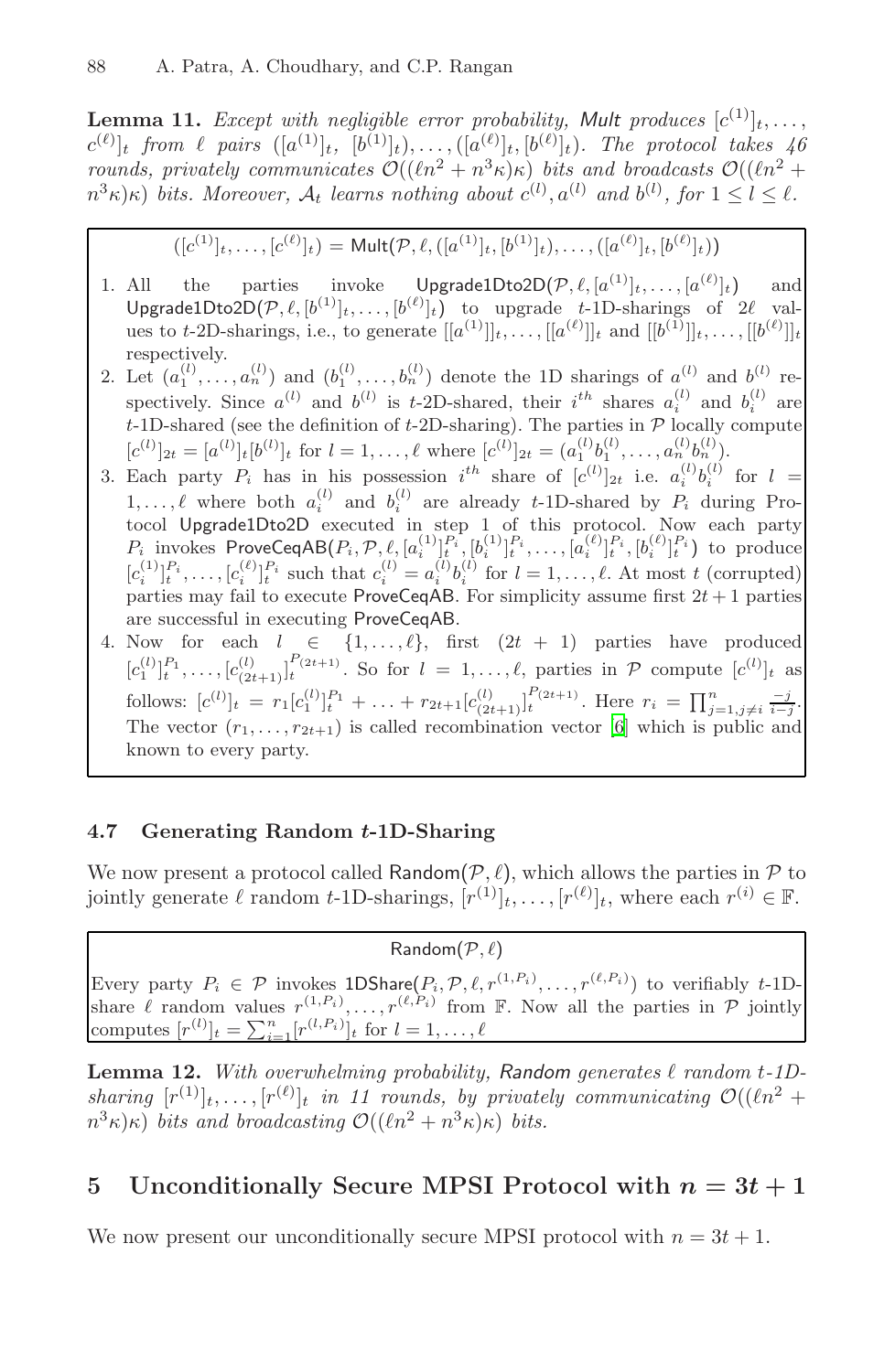*Remark 4.* In any MPSI protocol that computes the intersection of the sets using the function given in (1),  $A_t$  may disrupt the security of the protocol by forcing a corrupted party to input a zero polynomial representing his set [14, 15]. To avoid this, the authors of [14, 15] specified the following trick. They noticed that the coefficient of  $m^{th}$  degree term in every  $P_j$ 's polynomial  $f^{(P_j)}(x)$  is 1 always. Hence, every party assumes a predefined  $[1]_t$  on behalf of the  $m^{th}$  coefficient of every  $f^{(P_j)}(x)$  (instead of allowing individual parties to t-1D-share the  $m^{th}$ coefficient). This stops the corrupted parties to commi[t a](#page-17-0) zero polynomial.

# Input and Preparation Phase

- 1. Every  $P_i \in \mathcal{P}$  represents his set  $S_i = \{e_i^{(1)}, e_i^{(2)}, \dots, e_i^{(m)}\}$  by a polynomial  $f^{(P_i)}(x)$ of degree m such that  $f^{(P_i)}(x) = (x - e_i^{(1)}) \dots (x - e_i^{(m)}) = a_i^{(0, P_i)} + a_i^{(1, P_i)}x + \dots$  $a^{(m,P_i)}x^m$ .  $P_i$  then invokes 1DShare $(P_i, \mathcal{P}, m, a^{(0,P_i)}, \ldots, a^{(m-1,P_i)})$  to generate  $[a^{(0,P_i)}]_t,\ldots,[a^{(m-1,P_i)}]_t$ . Since  $a^{(m,P_i)}=1$  always, every party in  $P$  assumes a predefined t-1D-sharing for 1, namely  $[1]_t$  on behalf of  $a^{(m,P_i)}$  (see Remark 4).
- 2. The parties in  $P$  invoke n times Random $(P, m+1)$  parallely, where  $i^{th}$  invocation of Random $(\mathcal{P}, m+1)$  generates  $m+1$  t-1D-sharings  $[b^{(0,i)}]_t, \ldots, [b^{(m,i)}]_t$ . Now the parties assume that  $r^{(i)}(x) = b^{(0,i)} + b^{(1,i)}x + \ldots + b^{(m,i)}x^m$  for  $i = 1, \ldots, n$ . This step can be executed parallely with step 1.

#### Computation Phase

- 1. Let  $F^{(i)}(x) = r^{(i)}(x) f^{(P_i)}(x) = c^{(0,i)} + c^{(1,i)}x + \ldots + c^{(2m,i)}x^{2m}$  for  $i = 1, \ldots, n$ . For  $i = 1, \ldots, n$ , to generate  $[c^{(0,i)}]_t, \ldots, [c^{(2m,i)}]_t$ , the parties in  $P$  do the following:
	- (a) The parties invoke  $\text{Mult}(\mathcal{P}, (m+1)^2, ([a^{(0,i)}]_t, [b^{(0,i)}]_t), ([a^{(0,i)}]_t, [b^{(1,i)}]_t), \ldots,$  $([a^{(m,i)}]_t, [b^{(m-1,i)}]_t), ([a^{(m,i)}]_t, [b^{(m,i)}]_t)$  $\vert t)$  with  $(m + 1)^2$  pairs (every coefficient of  $r^{(i)}(x)$  should be multiplied with every coefficient of  $f^{(P_i)}(x)$  to produce  $(m + 1)^2$  t-1D-sharings  $[a^{(0,i)}b^{(0,i)}]_t,[a^{(0,i)}b^{(1,i)}]_t,\ldots,[a^{(m,i)}b^{(m-1,i)}]_t,[a^{(m,i)}b^{(m,i)}]_t.$
	- (b) The parties compute  $[c^{(0,i)}]_t = [a^{(0,i)}b^{(0,i)}]_t$ ,  $[c^{(1,i)}]_t = [a^{(0,i)}b^{(1,i)}]_t$  +  $[a^{(1,i)}b^{(0,i)}]_t,\ldots,[c^{(2m,i)}]_t=[a^{(m,i)}b^{(m,i)}]_t.$
- 2. Let  $F(x) = \sum_{i=1}^{n} F^{(i)}(x) = d^{(0)} + d^{(1)}x + \ldots + d^{(2m)}x^{2m}$ . To generate  $[d^{(0)}]_t, \ldots, [d^{(2m)}]_t$ , the parties compute  $[d^{(j)}]_t = \sum_{i=1}^n [c^{(j,i)}]_t$  for  $j = 0, \ldots, 2m$ .

#### Output Phase

- 1. The parties invoke ReconsPublic $(P, [d^{(j)}]_t)$  to publicly reconstruct  $d^{(j)}$  for  $j =$  $0, \ldots, 2m$ . Thus now parties have reconstructed  $F(x)$ .
- 2. Each  $P_i$  with his private set  $S_i = \{e_i^{(1)}, \ldots, e_i^{(m)}\}$  locally checks whether  $F(e_i^{(l)}) \stackrel{?}{=}$ 0 for  $l = 1, ..., m$ . If  $F(e_i^{(l)}) = 0$ , the  $P_i$  adds  $e_i^{(l)}$  in a set  $IS_i$  (initially  $IS_i = \emptyset$ ).  $P_i$  outputs  $IS_i$  as the intersection set  $S_1 \cap S_2 \ldots \cap S_n$ .

**Theorem 1.** *MPSI protocol with* 3t+1 *takes 58 rounds, privately communicates*  $\mathcal{O}((m^2n^3+n^4\kappa)\kappa)$  *and broadcasts*  $\mathcal{O}((m^2n^3+n^4\kappa)\kappa)$  *bits, when physical broadcast channel is available in the system. In the absence of a physical broadcast channel, the protocol takes*  $\mathcal{O}(t)$  *rounds and privately communicates*  $\mathcal{O}((m^2n^5 + n^6\kappa)\kappa)$ *bits. The protocol solves MPSI problem with very high probability.*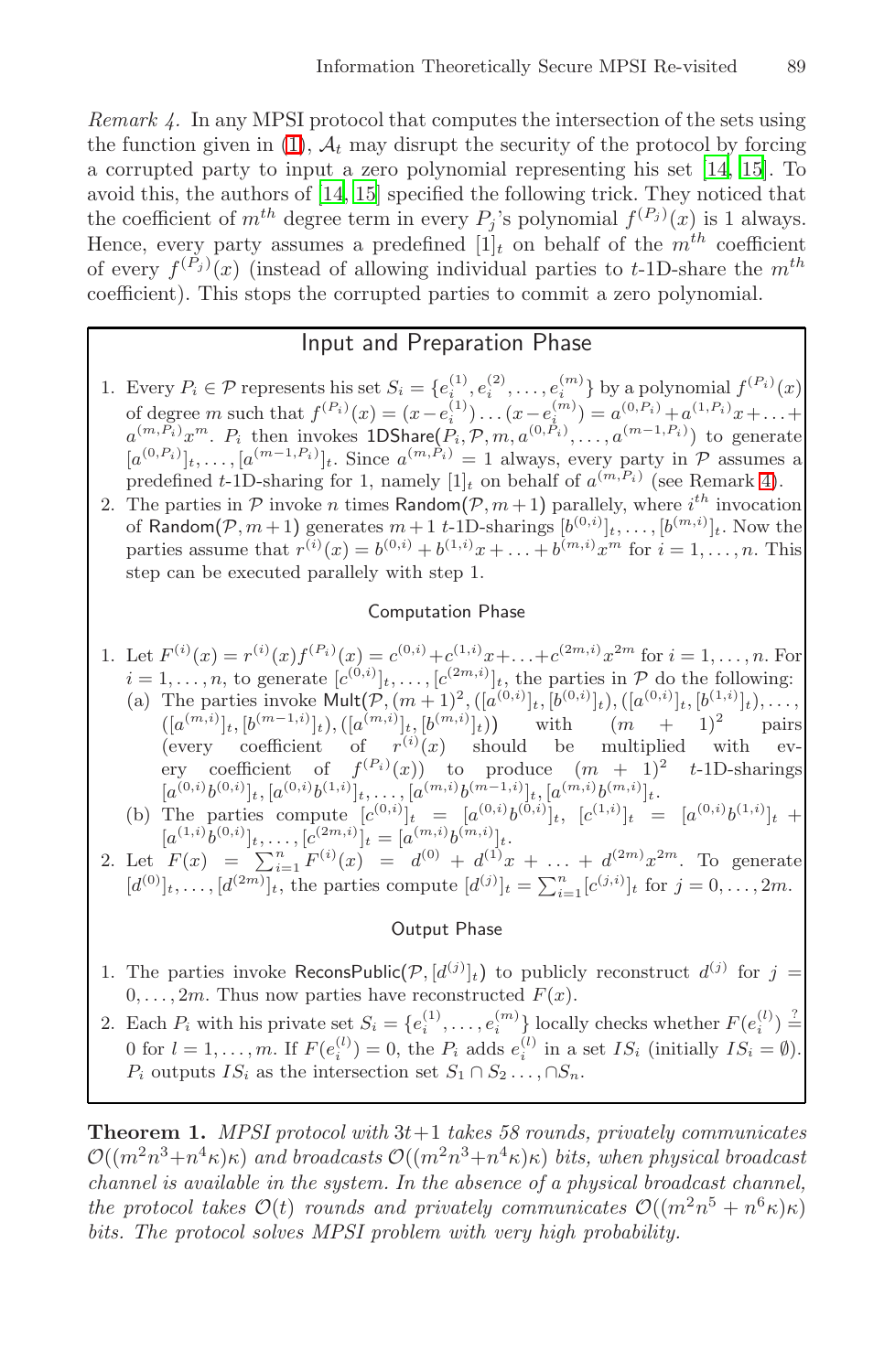# **6 Open Problem**

Designing efficient information theoretically secure MPSI protocol with optimal resilience (i.e., with  $n = 2t + 1$ ) is left as an open problem.

# **References**

- <span id="page-19-11"></span>1. Beerliová-Trubíniová, Z., Hirt, M.: Efficient Multi-party Computation with Dispute Control. In: Halevi, S., Rabin, T. (eds.) TCC 2006. LNCS, vol. 3876, pp. 305–328. Springer, Heidelberg (2006)
- <span id="page-19-6"></span>2. Beerliová-Trubíniová, Z., Hirt, M.: Perfectly-Secure MPC with Linear Communication Complexity. In: Canetti, R. (ed.) TCC 2008. LNCS, vol. 4948, pp. 213–230. Springer, Heidelberg (2008)
- 3. Ben-Or, M., Goldwasser, S., Wigderson, A.: Completeness Theorems for Non-Cryptographic Fault Tolerant Distributed Computation. In: 20th ACM Symposium on Theory of Computing, pp. 1–10. ACM Press, New York (1988)
- <span id="page-19-8"></span>4. Berman, P., Garay, J.A., Perry, K.J.: Bit Optimal Distributed Consensus. Comp. Sci. Research, 313–322 (1992)
- <span id="page-19-9"></span>5. Carter, L., Wegman, M.N.: Universal Classes of Hash Functions. J. of Comp. and Sys. Sci. 18(4), 143–154 (1979)
- <span id="page-19-13"></span>6. Cramer, R., Damgård, I.: Multiparty Computation: An Introduction: Contemporary Cryptography. Birkhäuser, Basel (2005)
- <span id="page-19-10"></span>7. Cramer, R., Damgård, I., Dziembowski, S., Hirt, M., Rabin, T.: Efficient Multiparty Computations Secure Against an Adaptive Adversary. In: Stern, J. (ed.) EUROCRYPT 1999. LNCS, vol. 1592, pp. 311–326. Springer, Heidelberg (1999)
- <span id="page-19-7"></span>8. Damgård, I., Nielsen, J.B.: Scalable and Unconditionally Secure Multiparty Computation. In: Menezes, A. (ed.) CRYPTO 2007. LNCS, vol. 4622, pp. 572–590. Springer, Heidelberg (2007)
- <span id="page-19-12"></span>9. Fitzi, M., Garay, J., Gollakota, S., Pandu Rangan, C., Srinathan, K.: Round-Optimal and Efficient Verifiable Secret Sharing. In: Halevi, S., Rabin, T. (eds.) TCC 2006. LNCS, vol. 3876, pp. 329–342. Springer, Heidelberg (2006)
- <span id="page-19-1"></span>10. Freedman, M.J., Nissim, K., Pinkas, B.: Efficient Private Matching and Set Intersection. In: Cachin, C., Camenisch, J.L. (eds.) EUROCRYPT 2004. LNCS, vol. 3027, pp. 1–19. Springer, Heidelberg (2004)
- <span id="page-19-3"></span>11. Gennaro, R., Ishai, Y., Kushilevitz, E., Rabin, T.: The Round Complexity of Verifiable Secret Sharing and Secure Multicast. In: 33rd ACM Symposium on Theory of Computing, pp. 580–589. ACM Press, New York (2001)
- <span id="page-19-5"></span>12. Hirt, M., Maurer, U., Przydatek, B.: Efficient Secure Multi-party Computation. In: Okamoto, T. (ed.) ASIACRYPT 2000. LNCS, vol. 1976, pp. 143–161. Springer, Heidelberg (2000)
- <span id="page-19-4"></span>13. Katz, J., Koo, C.Y., Kumaresan, R.: Improving the Round Complexity of VSS in Point-to-Point Networks. In: Aceto, L., Damgård, I., Goldberg, L.A., Halldórsson, M.M., Ingólfsdóttir, A., Walukiewicz, I. (eds.) ICALP 2008, Part II. LNCS, vol. 5126, pp. 499–510. Springer, Heidelberg (2008)
- <span id="page-19-2"></span>14. Kissner, L., Song, D.: Privacy-Preserving Set Operations. In: Shoup, V. (ed.) CRYPTO 2005. LNCS, vol. 3621, pp. 241–257. Springer, Heidelberg (2005)
- <span id="page-19-0"></span>15. Li, R., Wu, C.: An Unconditionally Secure Protocol for Multi-Party Set Intersection. In: Katz, J., Yung, M. (eds.) ACNS 2007. LNCS, vol. 4521, pp. 226–236. Springer, Heidelberg (2007)